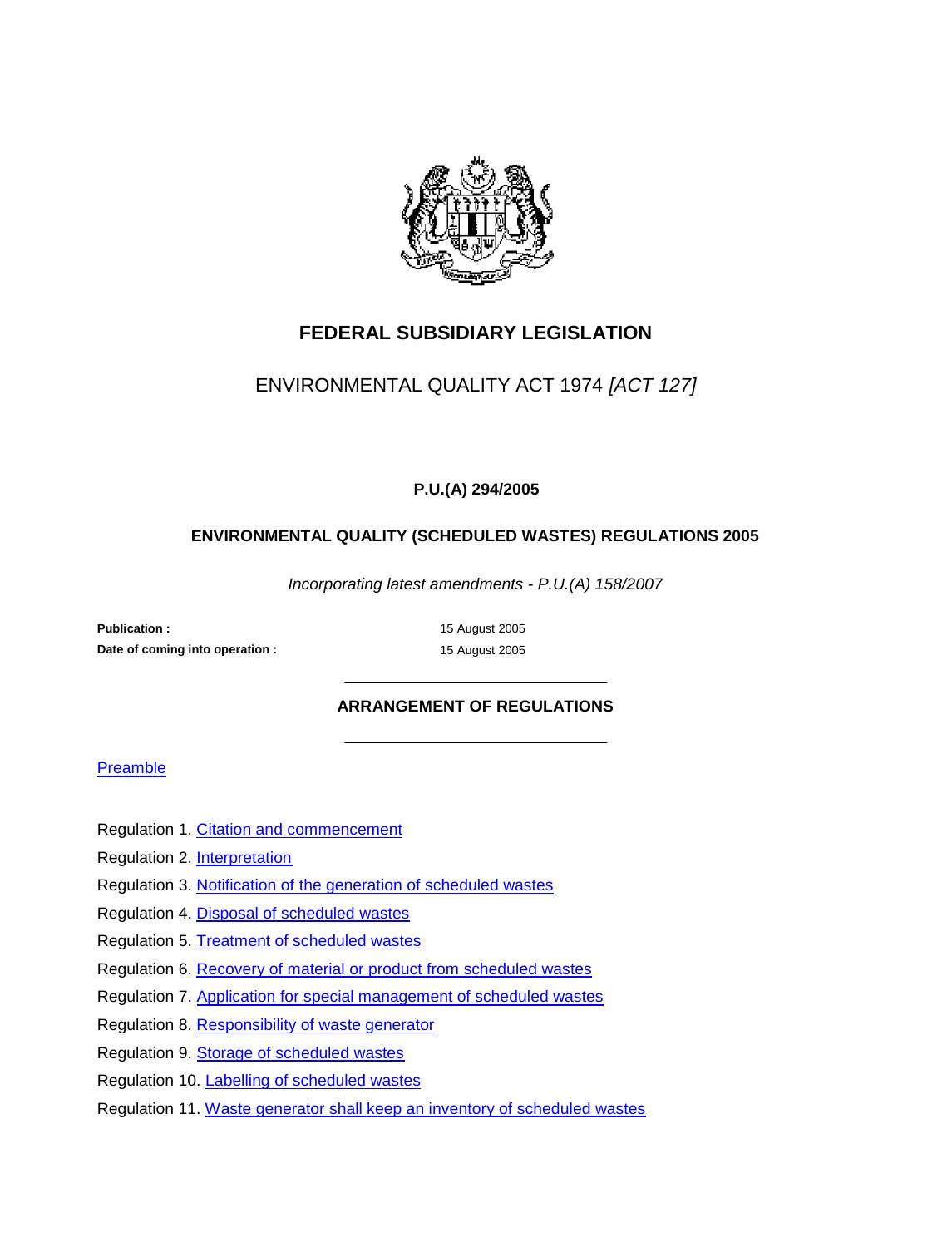- Regulation 12. Information to be provided by waste generator, contractor and occupier of prescribed premises
- Regulation 13. Scheduled wastes transported outside waste generator's premises to be accompanied by information

Regulation 14. Spill or accidental discharge

Regulation 15. Conduct of training

Regulation 16. Compounding of offences

Regulation 17. Revocation

**First Schedule** 

**Second Schedule** 

**Third Schedule** 

Fourth Schedule

**Fifth Schedule** 

**Sixth Schedule** 

**Seventh Schedule** 

LIST OF AMENDMENTS.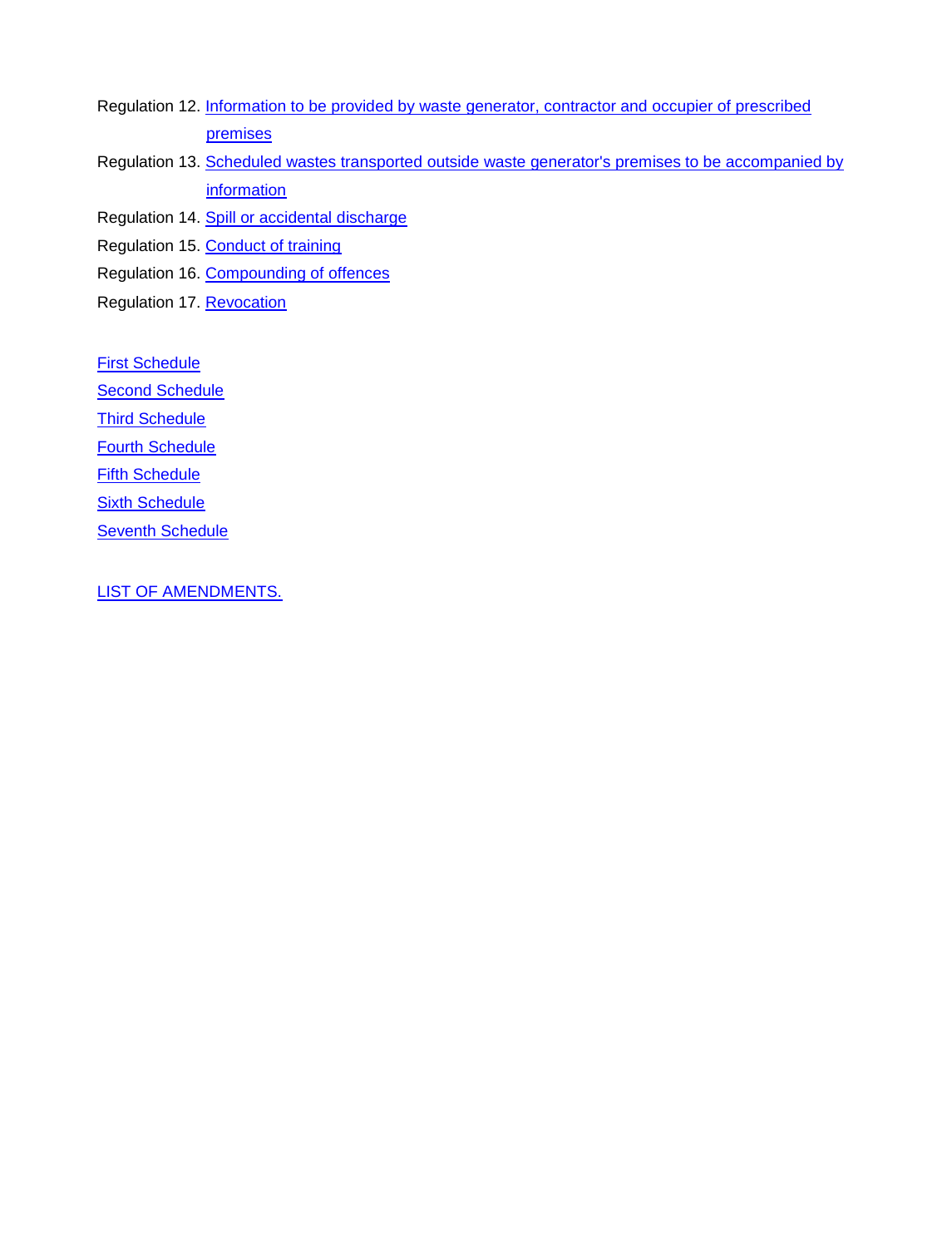## **Preamble**

IN exercise of the powers conferred by sections 21 and 51 of the Environmental Quality Act 1974 *[Act 12*7], the Minister, after consultation with the Environmental Quality Council, makes the following regulations:

### **Regulation 1. Citation and commencement**

(1) These regulations may be cited as the **Environmental Quality (Scheduled Wastes) Regulations 2005.**

(2) These Regulations come into operation on 15 August 2005.

### **Regulation 2. Interpretation**

(1) In these Regulations, unless the context otherwise requires—

"scheduled wastes" means any waste falling within the categories of waste listed in the First Schedule;

"incompatible scheduled wastes" means scheduled wastes specified in the Fourth Schedule which, when mixed, will produce hazardous situations through heat generation, fires, explosions or the release of toxic substances;

"on-site treatment facility" means a facility, other than a scheduled wastes incinerator or a land treatment facility, located on a waste generator's site and that is used solely to deal with scheduled wastes produced on that site;

"contractor" means any person licensed by the Director General of Environmental Quality under subsection 18(1A) of the Act;

"waste generator" means any person who generates scheduled wastes;

"prescribed premises" means premises prescribed by the Environmental Quality (Prescribed Premises) (Scheduled Wastes Treatment and Disposal Facilities) Order 1989 *[P.U. (A) 140/198*9].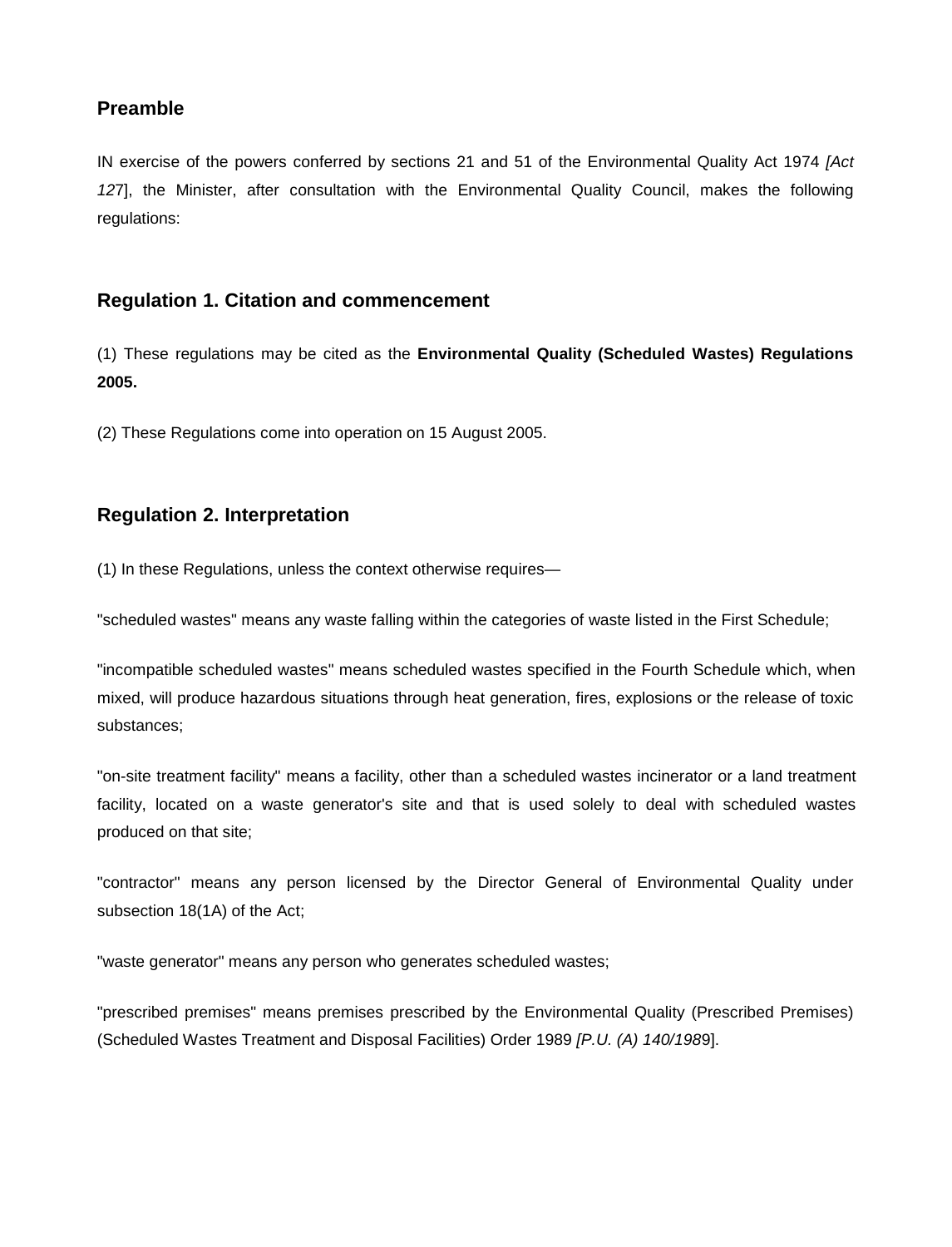(2) Words and expressions which are not defined in these Regulations shall have the same meaning as assigned to them in the Act and in the Environmental Quality (Prescribed Premises) (Scheduled Wastes Treatment and Disposal Facilities) Order 1989.

## **Regulation 3. Notification of the generation of scheduled wastes**

(1) Every waste generator shall, within 30 days from the date of generation of scheduled wastes, notify the Director General of the new categories and quantities of scheduled wastes which are generated.

(2) The notification given under subregulation (1) shall include the information provided in the Second Schedule.

## **Regulation 4. Disposal of scheduled wastes**

(1) Scheduled wastes shall be disposed of at prescribed premises only.

(2) Scheduled wastes shall, as far as is practicable, be rendered innocuous prior to disposal.

## **Regulation 5. Treatment of scheduled wastes**

(1) Scheduled wastes shall be treated at prescribed premises or at on-site treatment facilities only.

(2) Residuals from treatment of scheduled wastes shall be treated or disposed of at prescribed premises.

## **Regulation 6. Recovery of material or product from scheduled wastes**

(1) Recovery of material or product from scheduled wastes shall be done at prescribed premises or at onsite recovery facilities.

(2) Residuals from recovery of material or product from scheduled wastes shall be treated or disposed of at prescribed premises.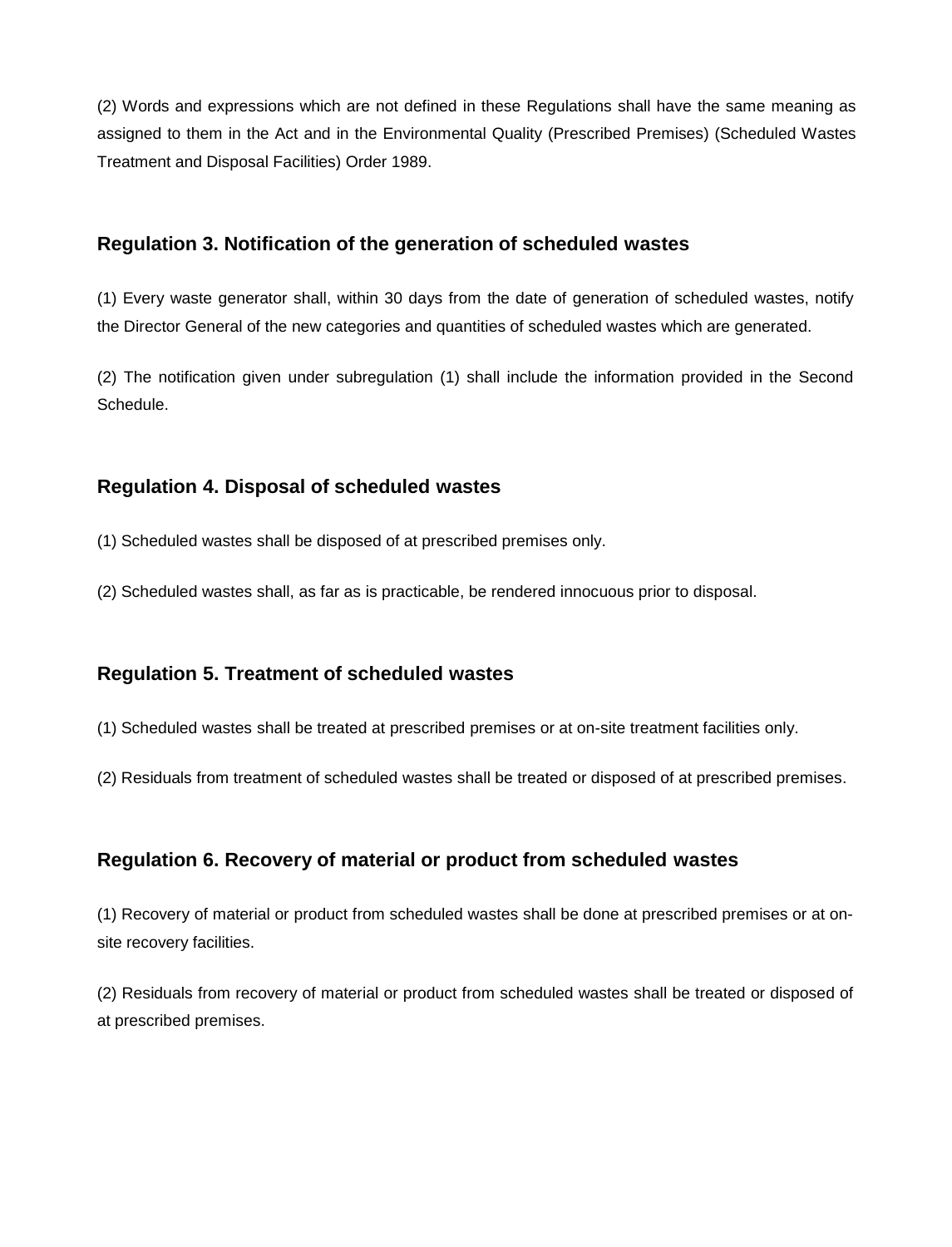## **Regulation 7. Application for special management of scheduled wastes**

(1) A waste generator may apply to the Director General in writing to have the scheduled wastes generated from their particular facility or process excluded from being treated, disposed of or recovered in premises or facilities other than at the prescribed premises or on-site treatment or recovery facilities.

(2) An application under subregulation (1) shall be submitted to the Director General in accordance with the guidelines for special management of scheduled wastes as prescribed by the Director General and shall be accompanied by fee of three hundred ringgit and shall not be refunded.

(3) If the Director General is satisfied with the application made under subregulation (1), the Director General may grant a written approval either with or without conditions.

### **Regulation 8. Responsibility of waste generator**

(1) Every waste generator shall ensure that scheduled wastes generated by him are properly stored, treated on-site, recovered on-site for material or productfrom such scheduled wastes or delivered to and received at prescribed premises for treatment, disposal or recovery of material or product from scheduled wastes.

(2) Every waste generator shall ensure that scheduled wastes that are subjected to movement or transfer be packaged, labelled and transported in accordance with the guidelines prescribed by the Director General.

### **Regulation 9. Storage of scheduled wastes**

(1) Scheduled wastes shall be stored in containers which are compatible with the scheduled wastes to be stored, durable and which are able to prevent spillage or leakage of the scheduled wastes into the environment.

(2) Incompatible scheduled wastes shall be stored in separate containers, and such containers shall be placed in separate secondary containment areas.

(3) Containers containing scheduled wastes shall always be closed during storage except when it is necessary to add or remove the scheduled wastes.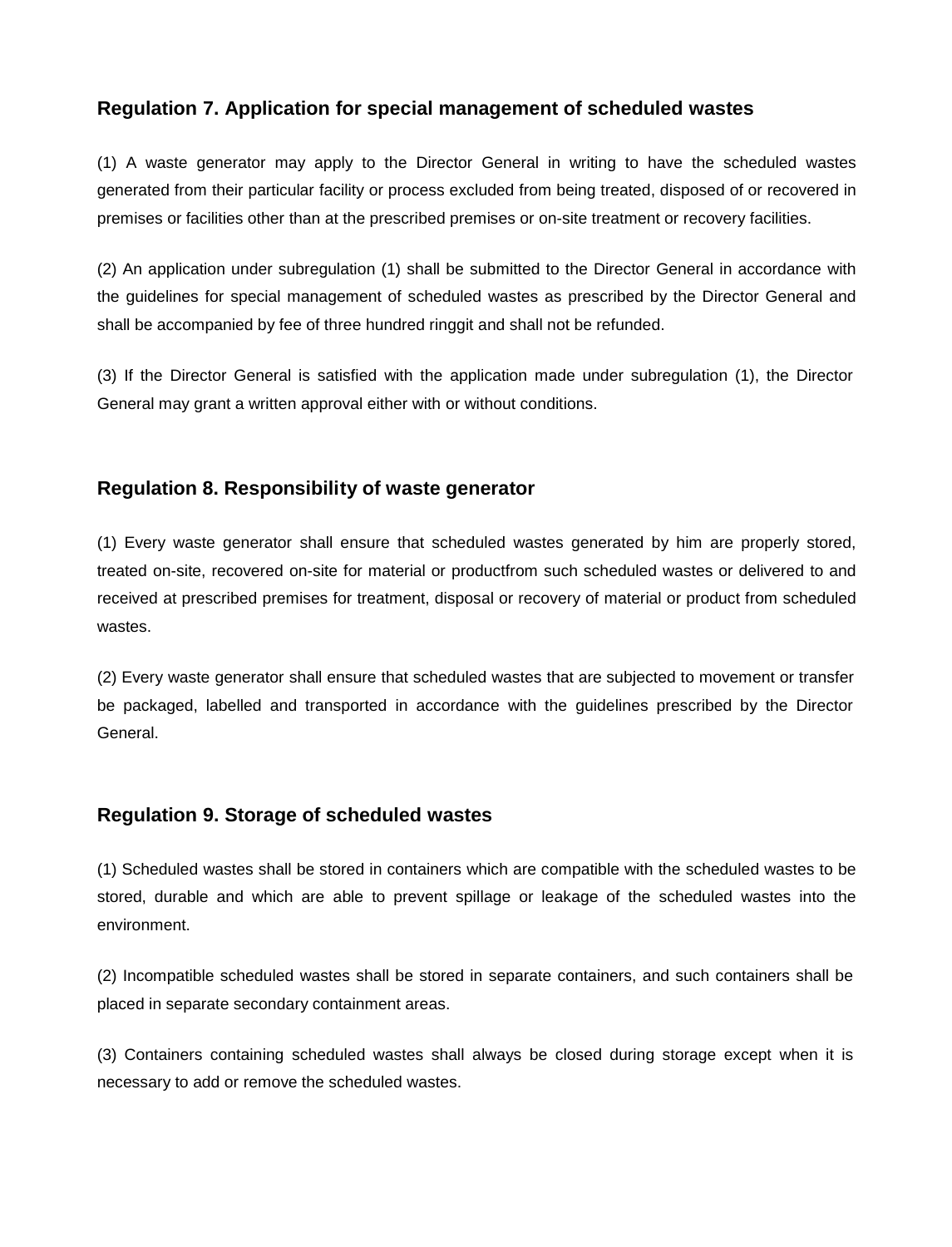(4) Areas for the storage of the containers shall be designed, constructed and maintained adequately in accordance with the guidelines prescribed by the Director General to prevent spillage or leakage of scheduled wastes into the environment.

(5) Any person may store scheduled wastes generated by him for 180 days or less after its generation provided that—

*(a)* the quantity of scheduled wastes accumulated on site shall not exceed 20 metric tonnes; and

*(b)* the Director General may at any time, direct the waste generator to send any scheduled wastes for treatment, disposal or recovery of material or product from the scheduled wastes up to such quantity as he deems necessary.

(6) A waste generator may apply to the Director General in writing to store more than 20 metric tonnes of scheduled wastes.

(7) If the Director General is satisfied with the application made under subregulation (6), the Director General may grant a written approval either with or without conditions.

### **Regulation 10. Labelling of scheduled wastes**

(1) The date when the scheduled wastes are first generated, name, address and telephone number of the waste generator shall be clearly labelled on the containers that are used to store the scheduled wastes.

(2) Containers of scheduled wastes shall be clearly labelled in accordance with the types applicable to them as specified in the Third Schedule and marked with the scheduled waste code as specified in the First Schedule for identification and warning purposes.

(3) No person is allowed to alter the markings and labels mentioned in subregulations (1) and (2).

### **Regulation 11. Waste generator shall keep an inventory of scheduled wastes**

A waste generator shall keep accurate and up-to-date inventory in accordance with the Fifth Schedule of the categories and quantities of scheduled wastes being generated, treated and disposed of and of materials or product recovered from such scheduled wastes for a period up to three years from the date the scheduled wastes was generated.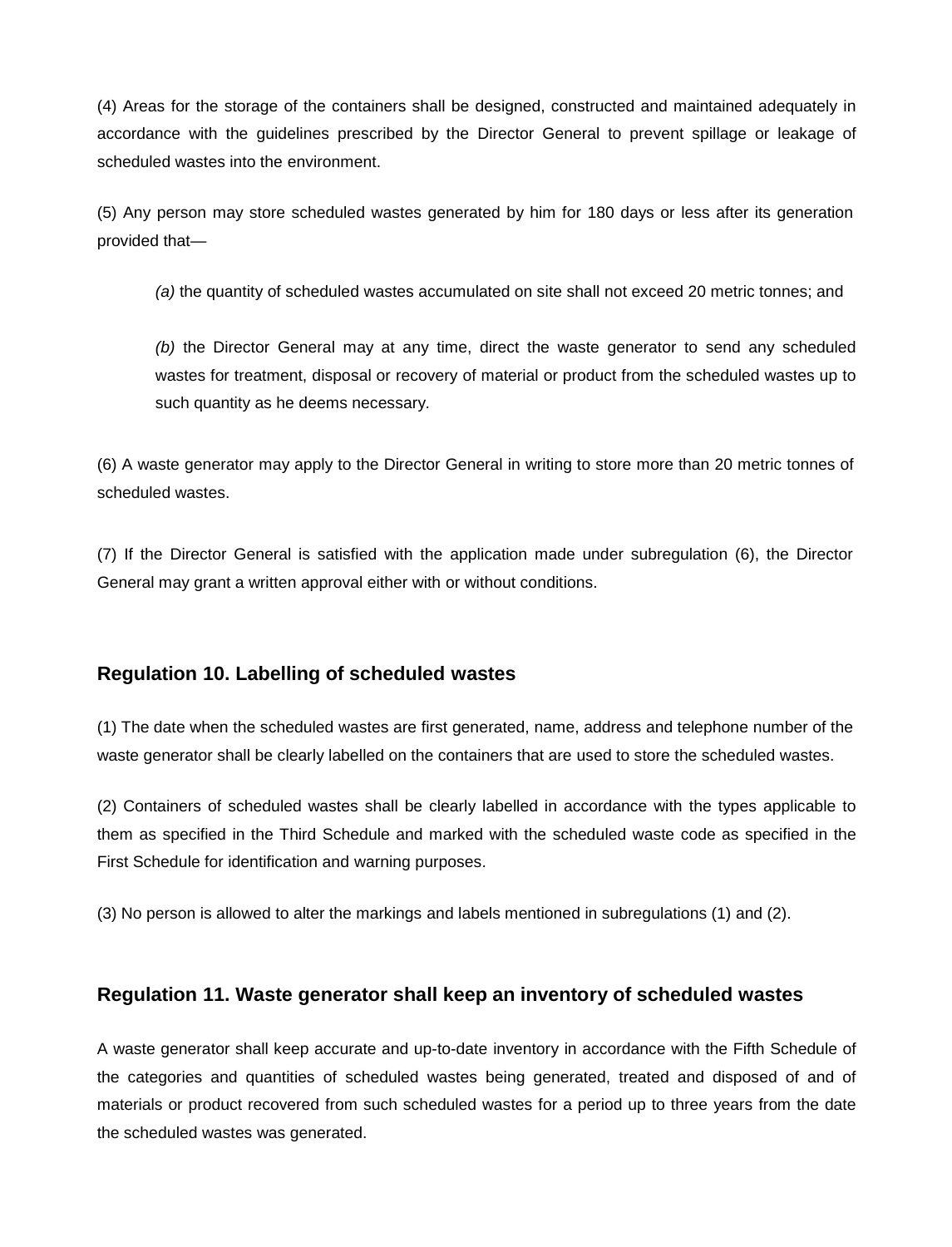# **Regulation 12. Information to be provided by waste generator, contractor and occupier of prescribed premises**

(1) A waste generator, contractor and occupier of the prescribed premises shall provide information in accordance with the Sixth Schedule in the manner provided in this regulation or Director General shall determine other method as he thinks fit.

(2) A waste generator shall complete Part I of the Sixth Schedule in six copies and hand over the six copies of the Schedule to the contractor when the scheduled wastes are delivered to him.

(3) The contractor shall, upon receiving scheduled wastes from a waste generator, complete Part II of the Sixth Schedule in the six copies given to him by the waste generator and shall thereafter immediately hand over two copies of the Schedule to the waste generator who in turn shall submit a copy to the Director General within 30 days from the date of transportation of the scheduled wastes.

(4) The contractor shall within 10 days from the date of receipt of the scheduled wastes deliver the scheduled wastes to the occupier of any prescribed premises and hand over the remaining four copies of the Sixth Schedule to the occupier.

(5) The occupier of any prescribed premises shall, upon receiving scheduled wastes from the contractor, complete Part III of all the remaining four copies of the Sixth Schedule handed over to him by the contractor and shall, upon completion, retain one copy and return a copy each to the contractor, the waste generator and the Director General, within 20 days from the date of receipt of the scheduled wastes.

(6) If the waste generator fails to receive his copy of the Sixth Schedule from the occupier of the prescribed premises referred to in subregulation (5) within 30 days from the date of delivery of the scheduled wastes to the contractor referred to in subregulation (2), he shall notify the Director General immediately and shall investigate and inform the Director General of the result of his investigation.

(7) The waste generator, contractor or occupier of the prescribed premises shall each keep a signed copy of the Sixth Schedule which shall be retained as a record for at least three years from the date the scheduled wastes are received by the occupier of the prescribed premises.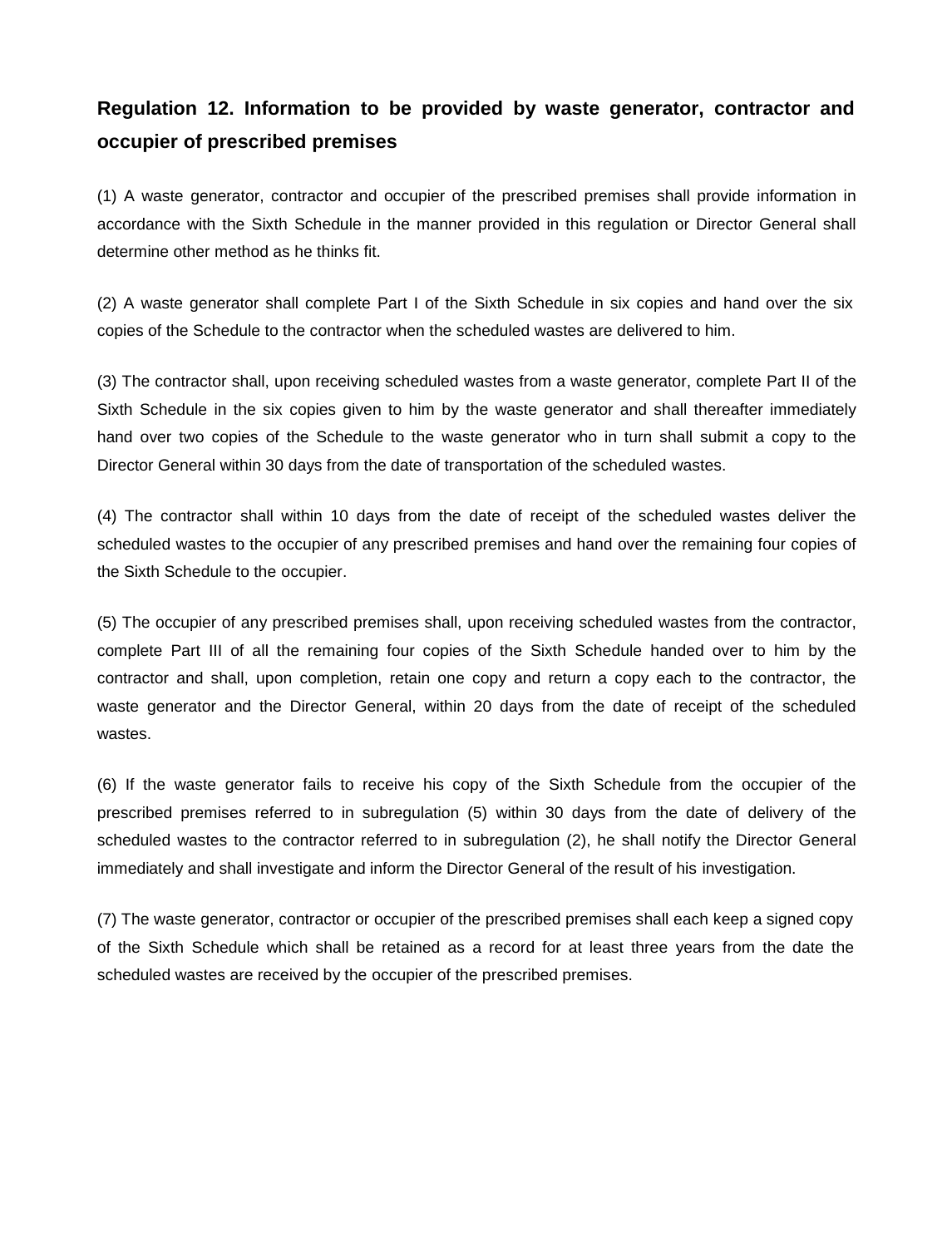# **Regulation 13. Scheduled wastes transported outside waste generator's premises to be accompanied by information**

(1) Every waste generator shall provide information in accordance with the Seventh Schedule in respect of each category of scheduled wastes to be delivered to the contractor and shall give the Schedule to the contractor upon delivery of the waste to him.

(2) The waste generator shall inform the contractor of the purpose and use of the Seventh Schedule.

(3) The contractor shall carry with him the Seventh Schedule for each category of scheduled wastes being transported and shall observe and comply with the instructions contained therein.

(4) The contractor shall, in the selection of transportation routes, as far as possible avoid densely populated areas, water catchment areas and other environmentally sensitive areas.

(5) The contractor shall ensure that all his employees that are involved in the handling, transportation and storage of scheduled wastes attend training programmes.

(6) The contractor shall ensure that during the training programme each employee is well informed of the purpose and use of the Seventh Schedule.

## **Regulation 14. Spill or accidental discharge**

(1) In the event of any spill or accidental discharge of any scheduled wastes, the contractor responsible for the waste shall immediately inform the Director General of the occurrence.

(2) The contractor shall do everything that is practicable to contain, cleanse or abate the spill or accidental discharge and to recover substances involved in the spill or accidental discharge.

(3) The waste generator shall provide technical expertise and supporting assistance in any clean-up operation referred to in subregulation (2).

(4) The contractor shall undertake studies to determine the impact of the spillage or accidental discharge on the environment over a period of time to be determined by the Director General.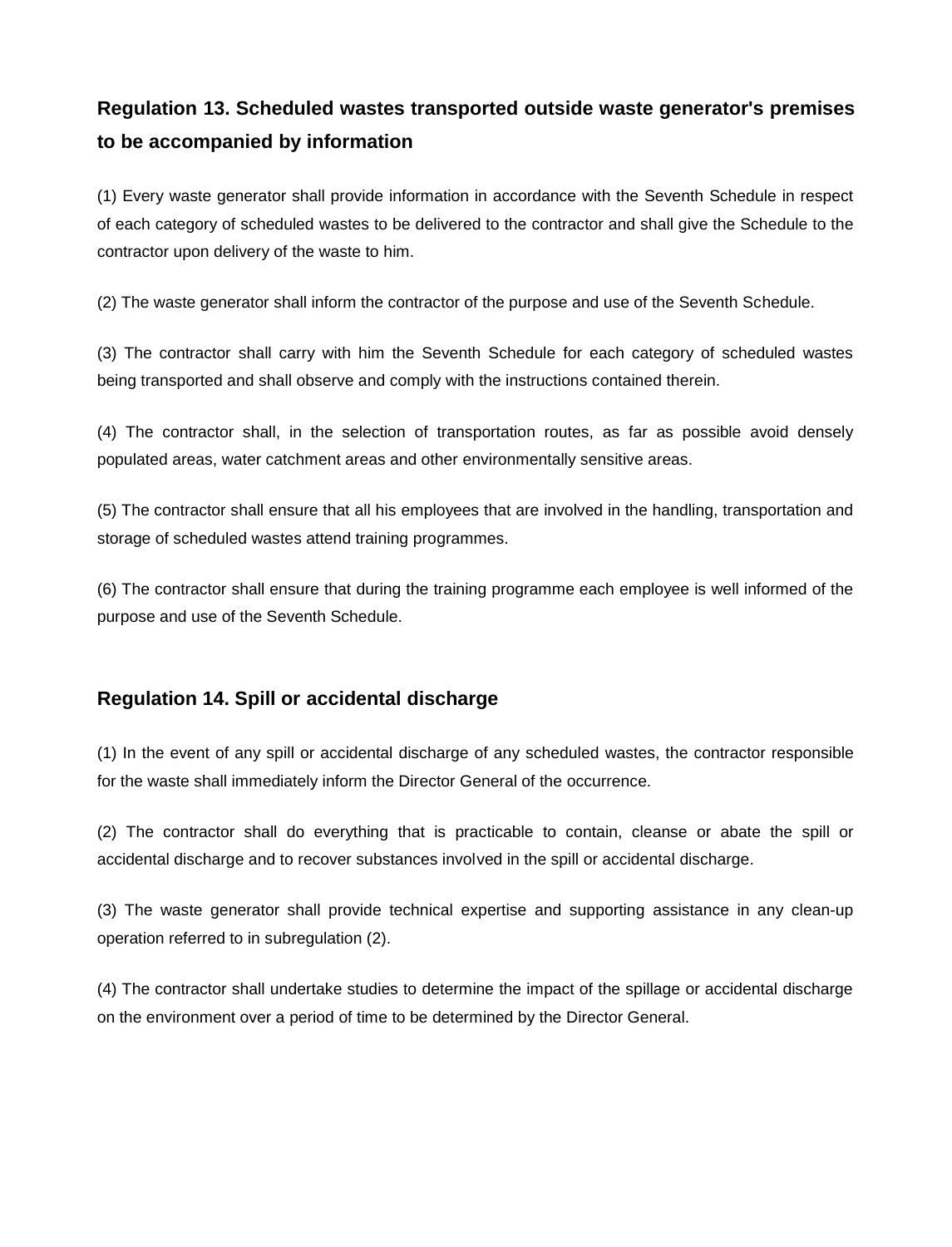## **Regulation 15. Conduct of training**

Every waste generator shall ensure that all his employees involved in the identification, handling, labelling, transportation, storage and spillage or discharge response of scheduled wastes attend training programmes.

## **Regulation 16. Compounding of offences**

(1) Every offence which consists of any omission or neglect to comply with, or any act done or attempted to be done contrary to these Regulations may be compounded under section 45 of the Act.

(2) The compounding of offences referred to in subregulation (1) shall be in accordance with the procedure prescribed in the Environmental Quality (Compounding of Offences) Rules 1978 *[P.U. (A) 281/197*8].

## **Regulation 17. Revocation**

The Environmental Quality (Scheduled Wastes) Regulations 1989 *[P.U. (A) 139/198*9] is revoked.

## **SCHEDULE - First Schedule**

FIRST SCHEDULE

(Regulation 2)

#### **SW 1 Metal and metal-bearing wastes**

SW 101 Waste containing arsenic or its compound

SW 102 Waste of lead acid batteries in whole or crushed form

SW 103 Waste of batteries containing cadmium and nickel or mercury or lithium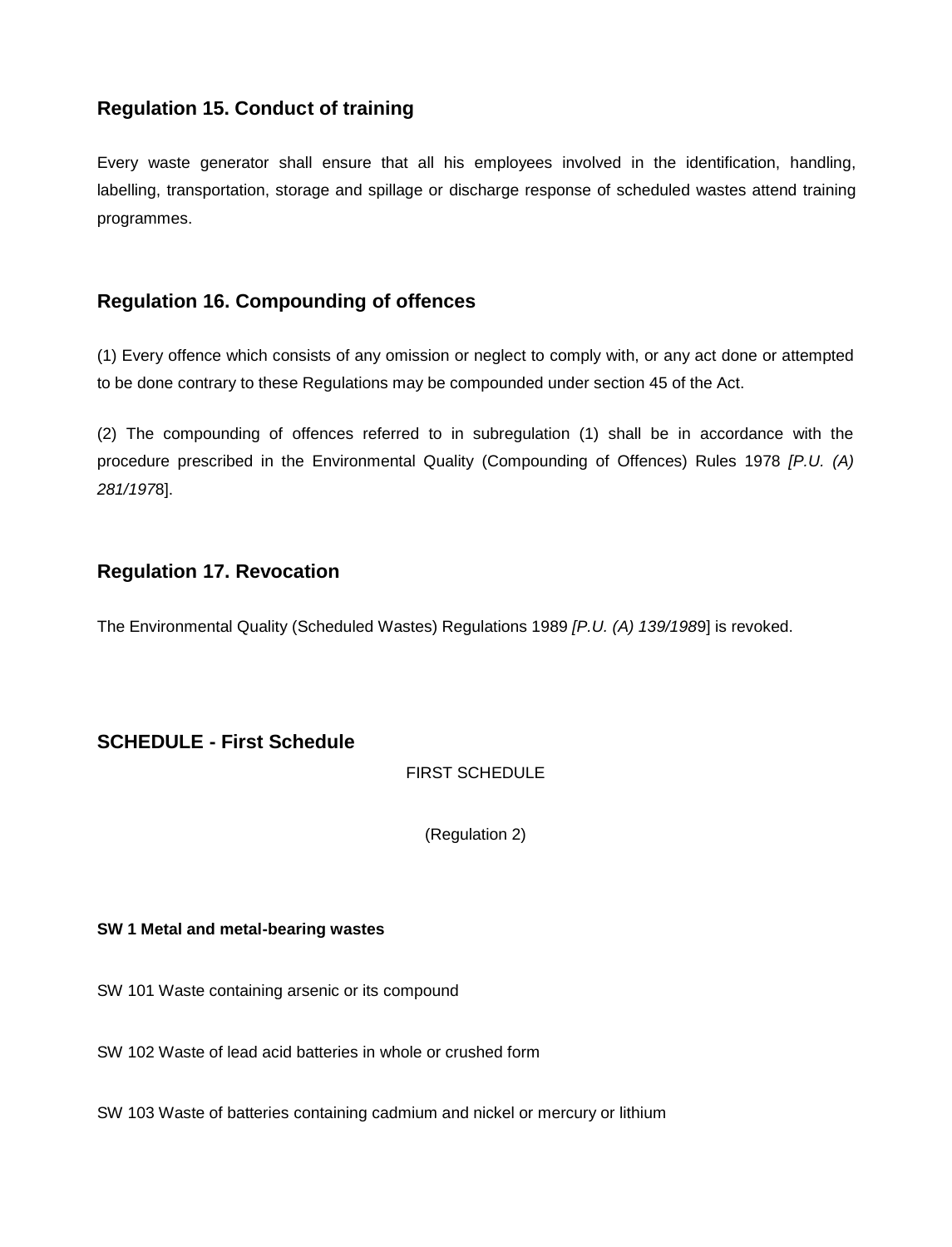SW 104 Dust, slag, dross or ash containing aluminium, arsenic, mercury, lead, cadmium, chromium, nickel, copper, vanadium, beryllium, antimony, tellurium, thallium or selenium excluding slag from iron and steel factory

*[Am. P.U.(A) 158/2007]*

SW 105 Galvanic sludges

SW 106 Residues from recovery of acid pickling liquor

SW 107 Slags from copper processing for further processing or refining containing arsenic, lead or cadmium

SW 108 Leaching residues from zinc processing in dust and sludges form

SW 109 Waste containing mercury or its compound

SW 110 Waste from electrical and electronic assemblies containing components such as accumulators, mercury-switches, glass from cathode-ray tubes and other activated glass or polychlorinated biphenylcapacitors, or contaminated with cadmium, mercury, lead, nickel, chromium, copper, lithium, silver, manganese or polychlorinated biphenyl

#### **SW 2 Wastes containing principally inorganic constituents which may contain metals**

**and organic materials**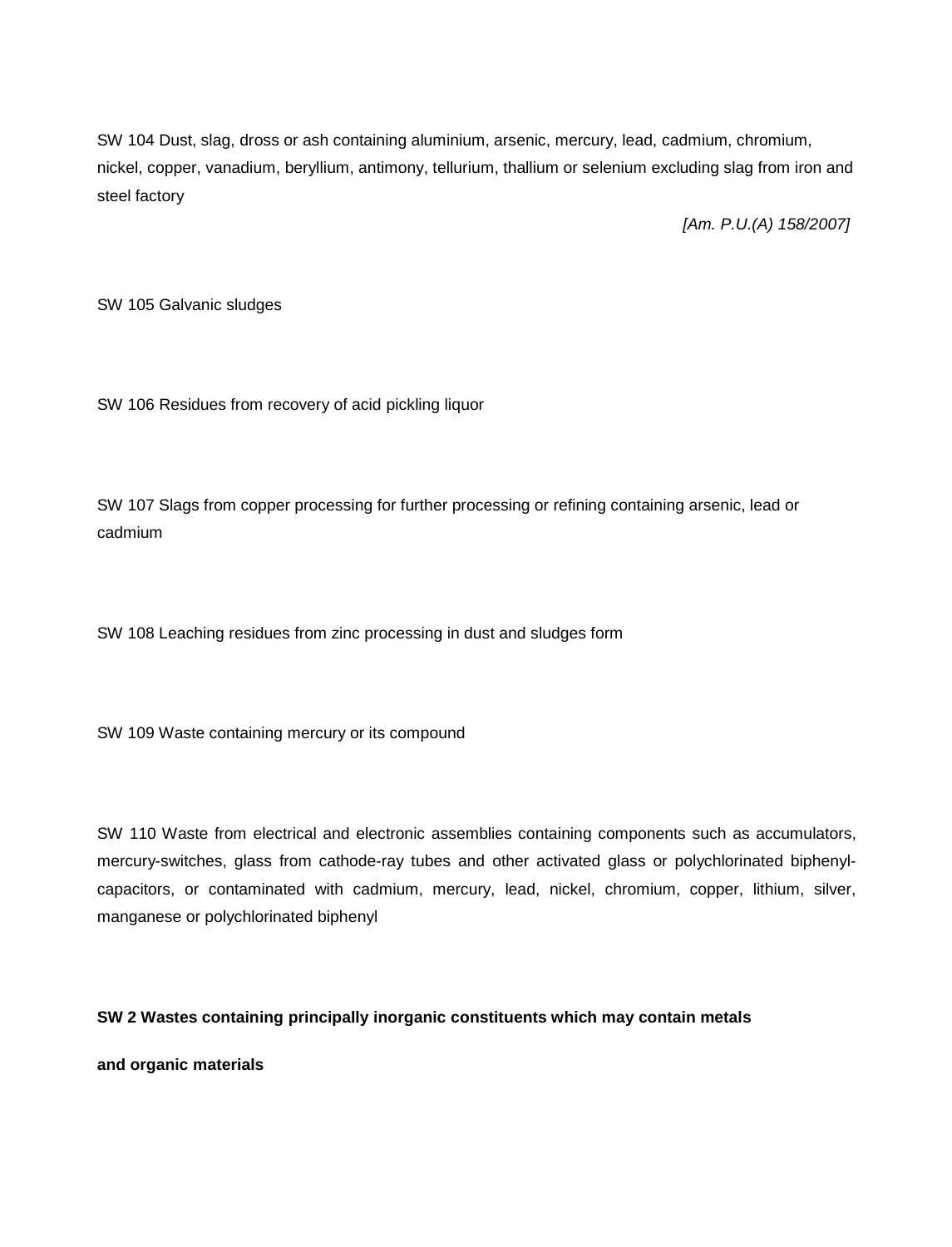SW 201 Asbestos wastes in sludges, dust or fibre forms

SW 202 Waste catalysts

SW 203 Immobilized scheduled wastes including chemically fixed, encapsulated, solidified or stabilized sludges

SW 204 Sludges containing one or several metals including chromium, copper, nickel, zinc, lead, cadmium, aluminium, tin, vanadium and beryllium

SW 205 Waste gypsum arising from chemical industry or power plant

SW 206 Spent inorganic acids

SW 207 Sludges containing fluoride

#### **SW 3 Wastes containing principally organic constituents which may contain metals**

#### **and inorganic materials**

SW 301 Spent organic acids with pH less or equal to 2 which are corrosive or hazardous

SW 302 Flux waste containing mixture of organic acids, solvents or compounds of ammonium chloride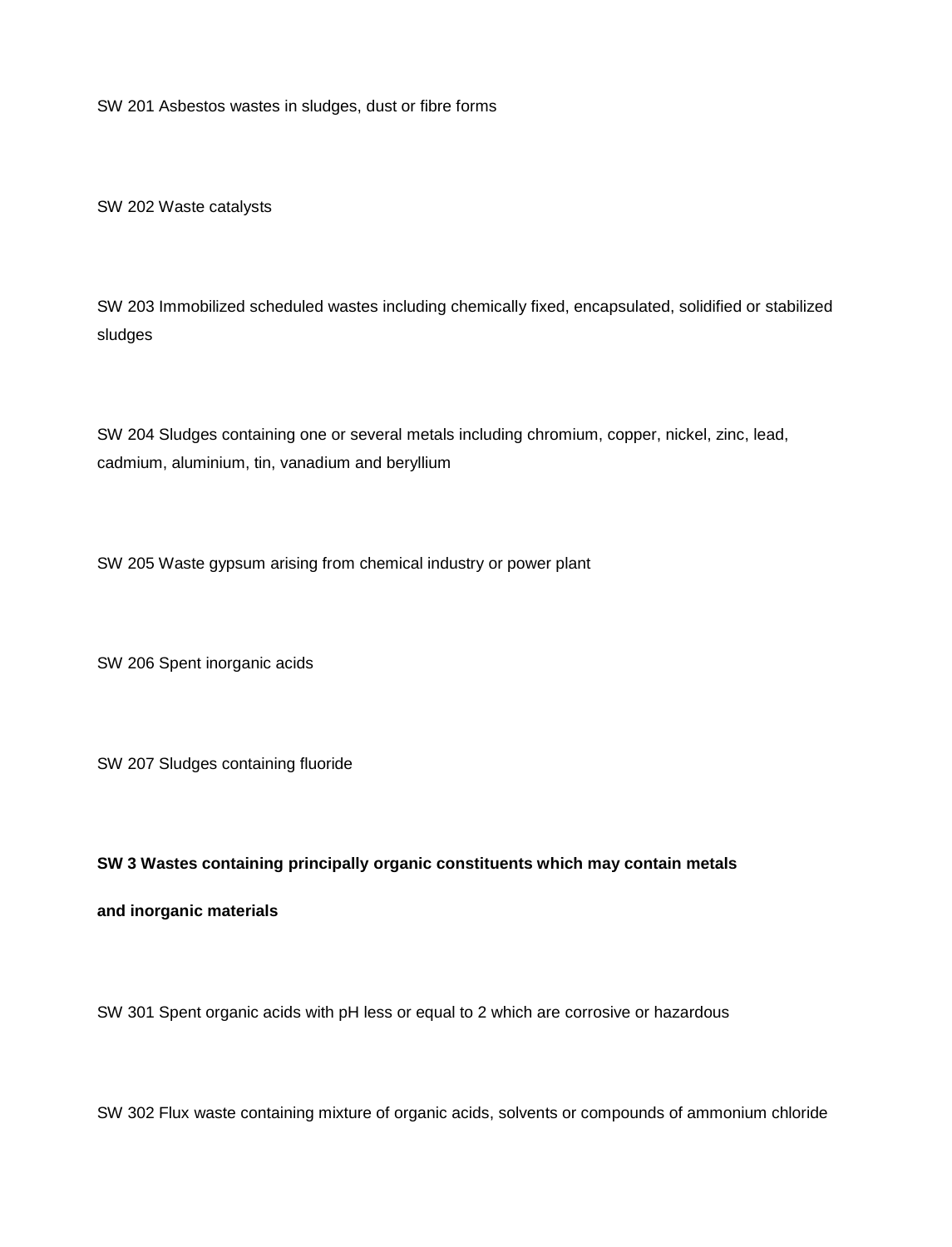SW 303 Adhesive or glue waste containing organic solvents excluding solid polymeric materials

SW 304 Press cake from pretreatment of glycerol soap lye

SW 305 Spent lubricating oil

SW 306 Spent hydraulic oil

SW 307 Spent mineral oil-water emulsion

SW 308 Oil tanker sludges

SW 309 Oil-water mixture such as ballast water

SW 310 Sludge from mineral oil storage tank

SW 311 Waste of oil or oily sludge

SW 312 Oily residue from automotive workshop, service station oil or grease interceptor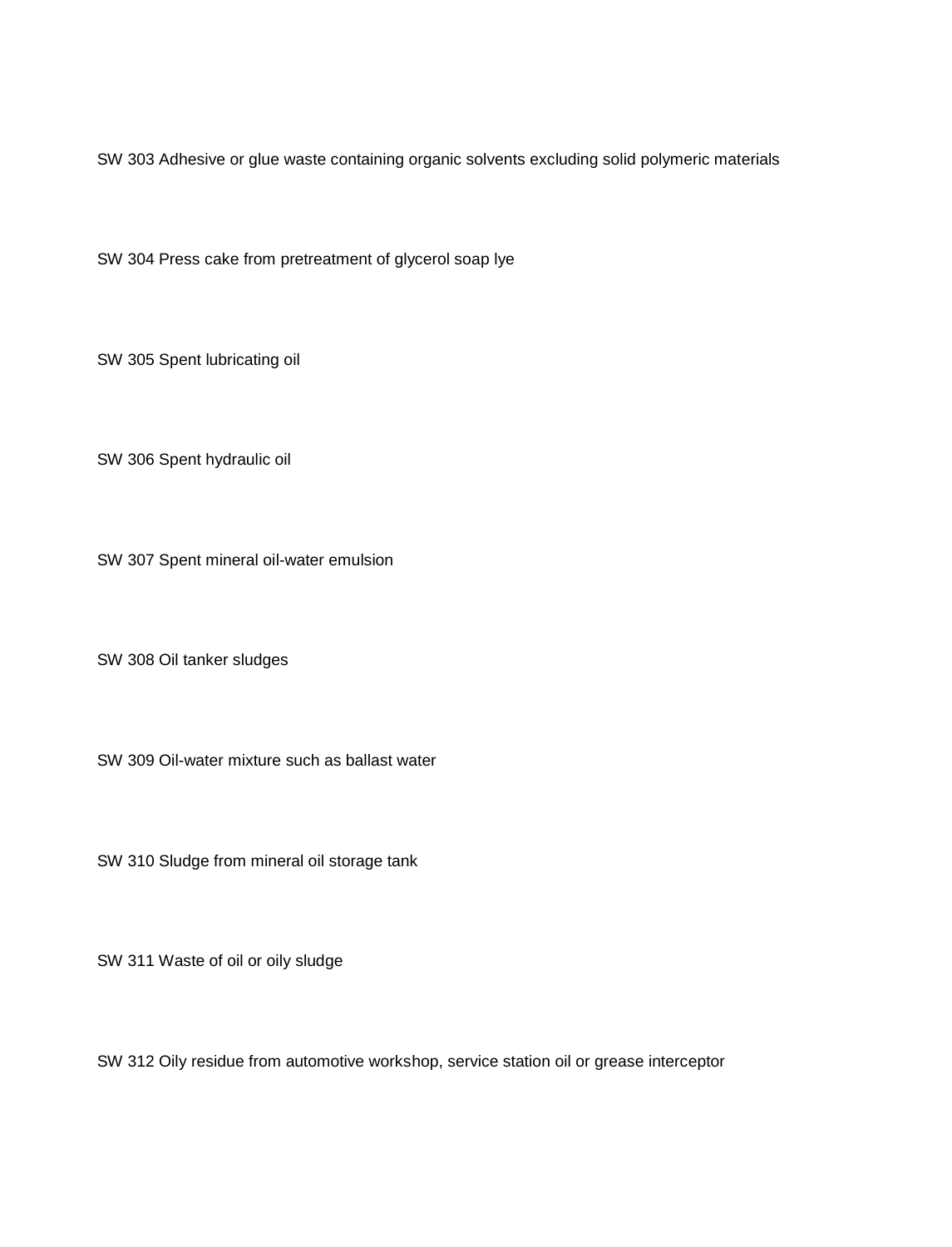SW 313 Oil contaminated earth from re-refining of used lubricating oil

SW 314 Oil or sludge from oil refinery plant maintenance operation

SW 315 Tar or tarry residues from oil refinery or petrochemical plant

SW 316 Acid sludge

SW 317 Spent organometallic compounds including tetraethyl lead, tetramethyl lead and organotin compounds

SW 318 Waste, substances and articles containing or contaminated with polychlorinated biphenyls (PCB) or polychlorinated triphenyls (PCT)

SW 319 Waste of phenols or phenol compounds including chlorophenol in the form of liquids or sludges

SW 320 Waste containing formaldehyde

SW 321 Rubber or latex wastes or sludges containing organic solvents or heavy metals

SW 322 Waste of non-halogenated organic solvents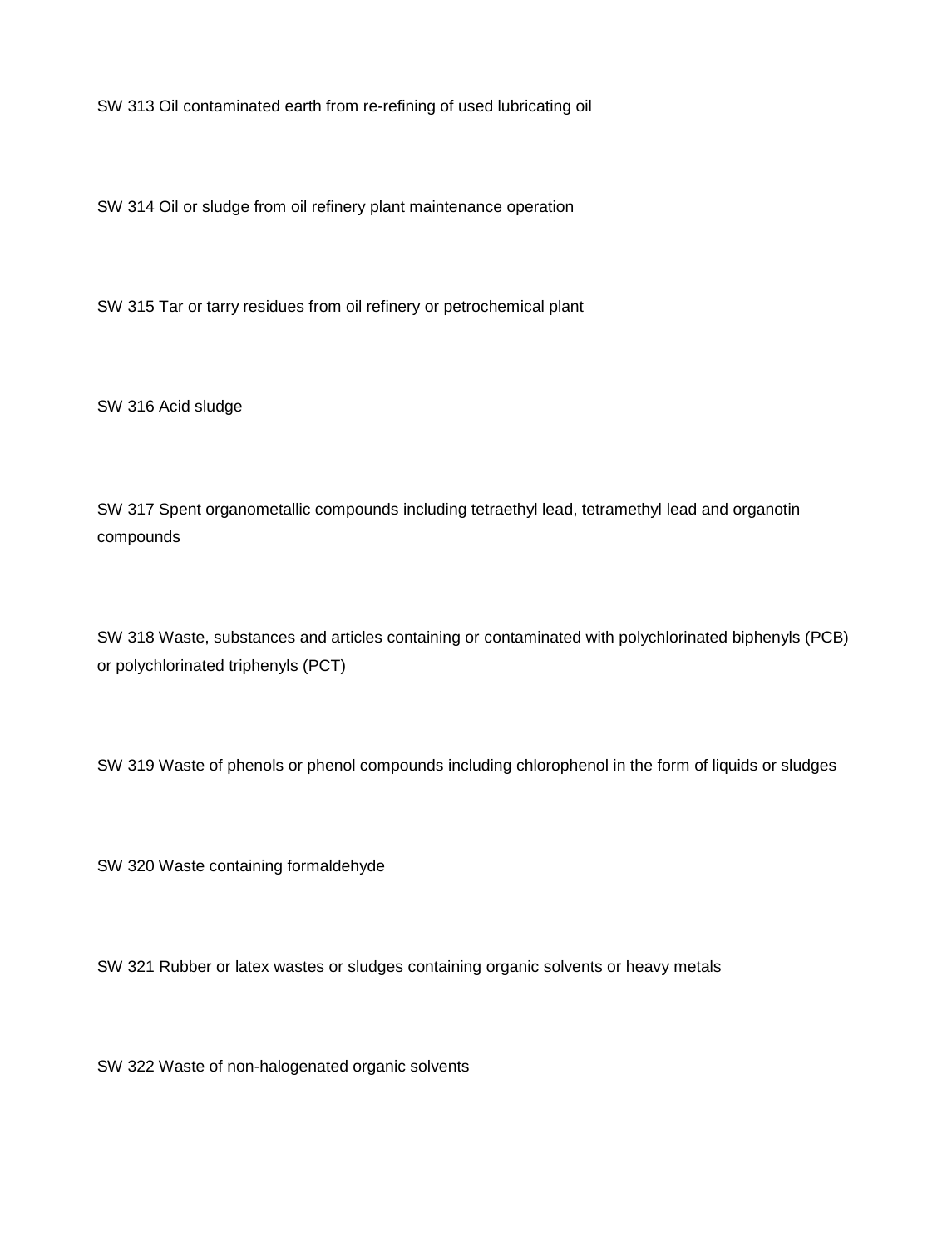SW 323 Waste of halogenated organic solvents

SW 324 Waste of halogenated or unhalogenated non-aqueous distillation residues arising from organic solvents recovery process

SW 325 Uncured resin waste containing organic solvents or heavy metals including epoxy resin and phenolic resin

SW 326 Waste of organic phosphorus compound

SW 327 Waste of thermal fluids (heat transfer) such as ethylene glycol

#### **SW 4 Wastes which may contain either inorganic or organic constituents**

SW 401 Spent alkalis containing heavy metals

SW 402 Spent alkalis with pH more or equal to 11.5 which are corrosive or hazardous

SW 403 Discarded drugs containing psychotropic substances or containing substances that are toxic, harmful, carcinogenic, mutagenic or teratogenic

SW 404 Pathogenic wastes, clinical wastes or quarantined materials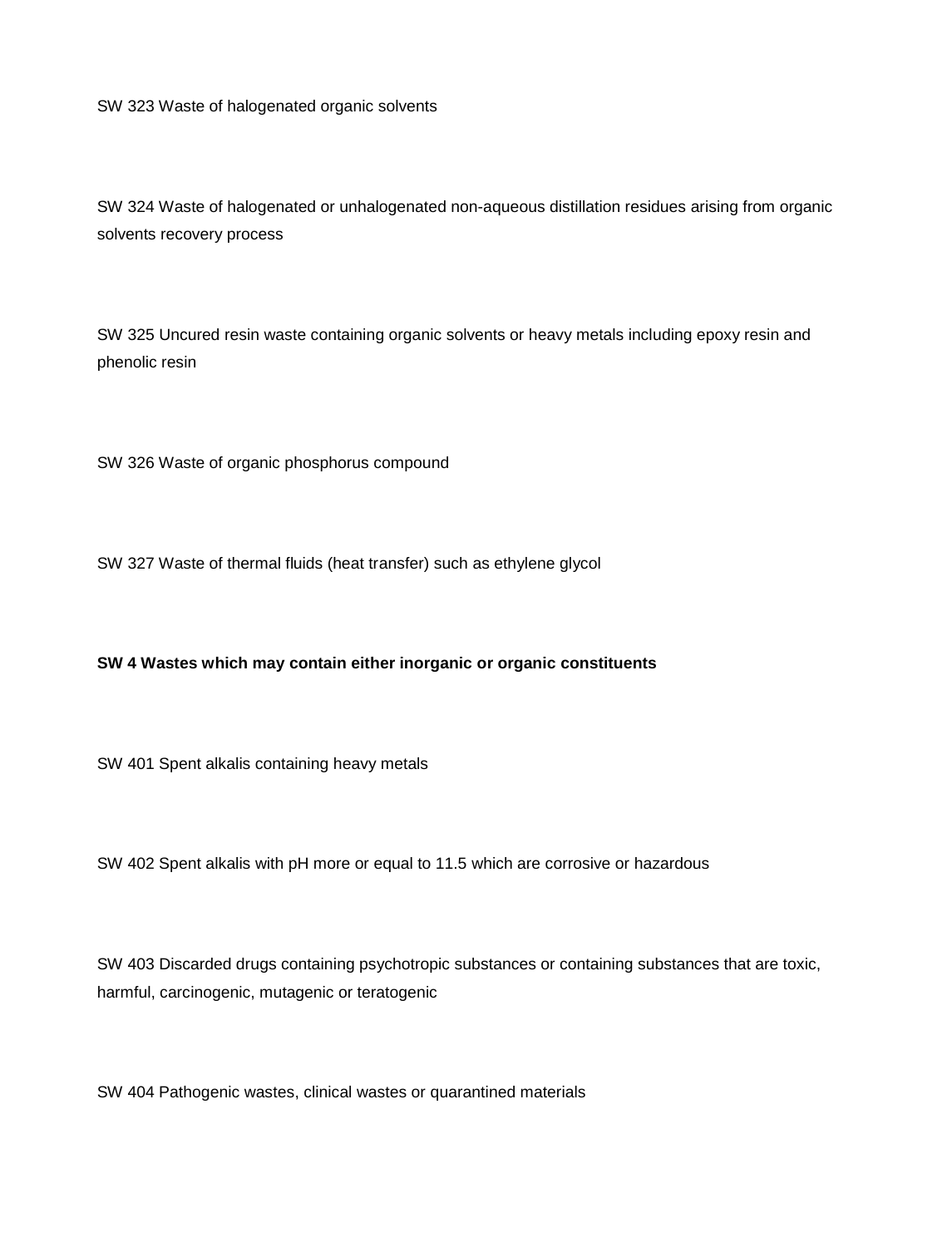SW 405 Waste arising from the preparation and production of pharmaceutical product

SW 406 Clinker, slag and ashes from scheduled wastes incinerator

SW 407 Waste containing dioxins or furans

SW 408 Contaminated soil, debris or matter resulting from cleaning-up of a spill of chemical, mineral oil or scheduled wastes

SW 409 Disposed containers, bags or equipment contaminated with chemicals, pesticides, mineral oil or scheduled wastes

SW 410 Rags, plastics, papers or filters contaminated with scheduled wastes

SW 411 Spent activated carbon excluding carbon from the treatment of potable water and processes of the food industry and vitamin production

SW 412 Sludges containing cyanide

SW 413 Spent salt containing cyanide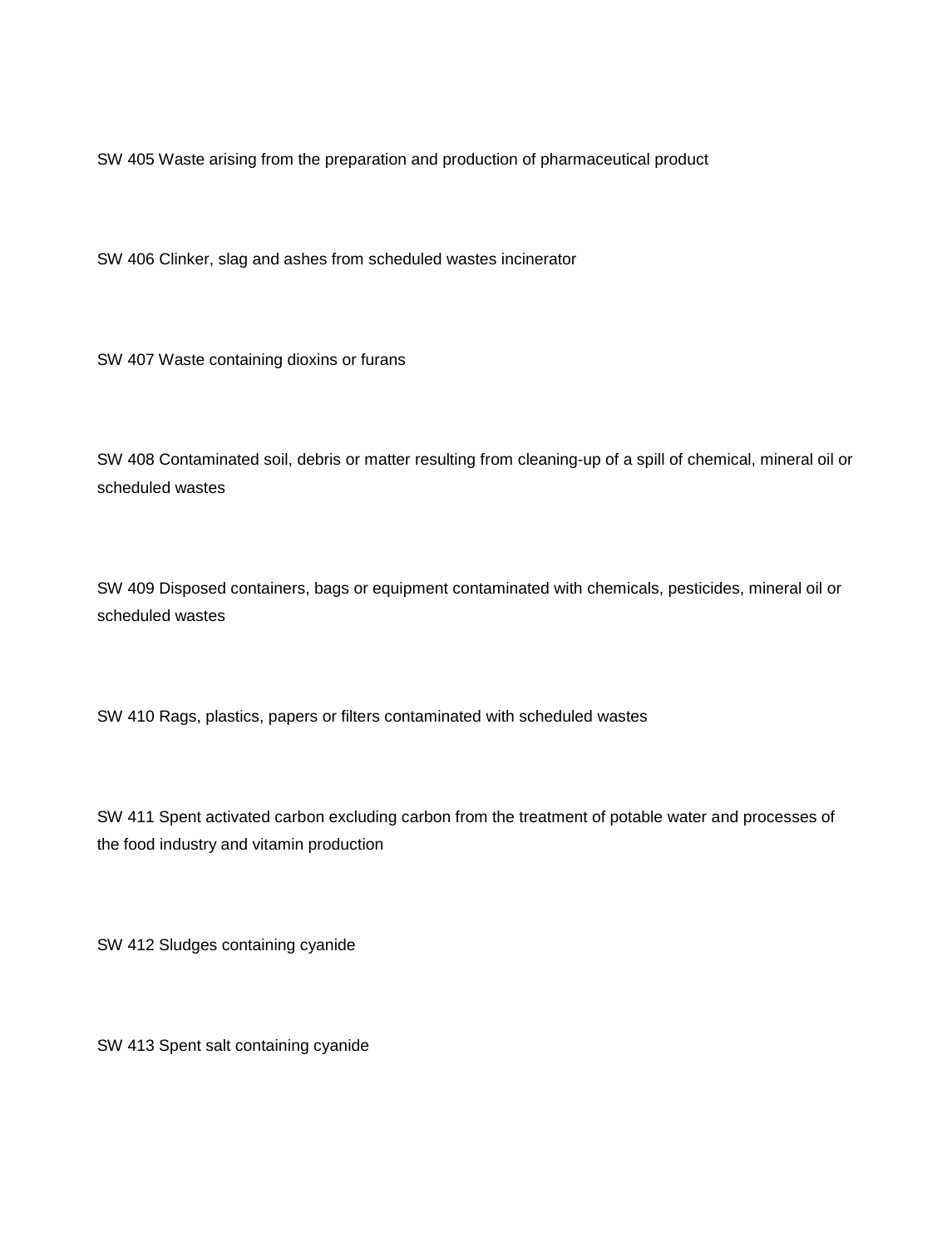SW 414 Spent aqueous alkaline solution containing cyanide

SW 415 Spent quenching oils containing cyanides

SW 416 Sludges of inks, paints, pigments, lacquer, dye or varnish

SW 417 Waste of inks, paints, pigments, lacquer, dye or varnish

SW 418 Discarded or off-specification inks, paints, pigments, lacquer, dye or varnish products containing organic solvent

SW 419 Spent di-isocyanates and residues of isocyanate compounds excluding solid polymeric material from foam manufacturing process

SW 420 Leachate from scheduled waste landfill

SW 421 A mixture of scheduled wastes

SW 422 A mixture of scheduled and non-scheduled wastes

SW 423 Spent processing solution, discarded photographic chemicals or discarded photographic Wastes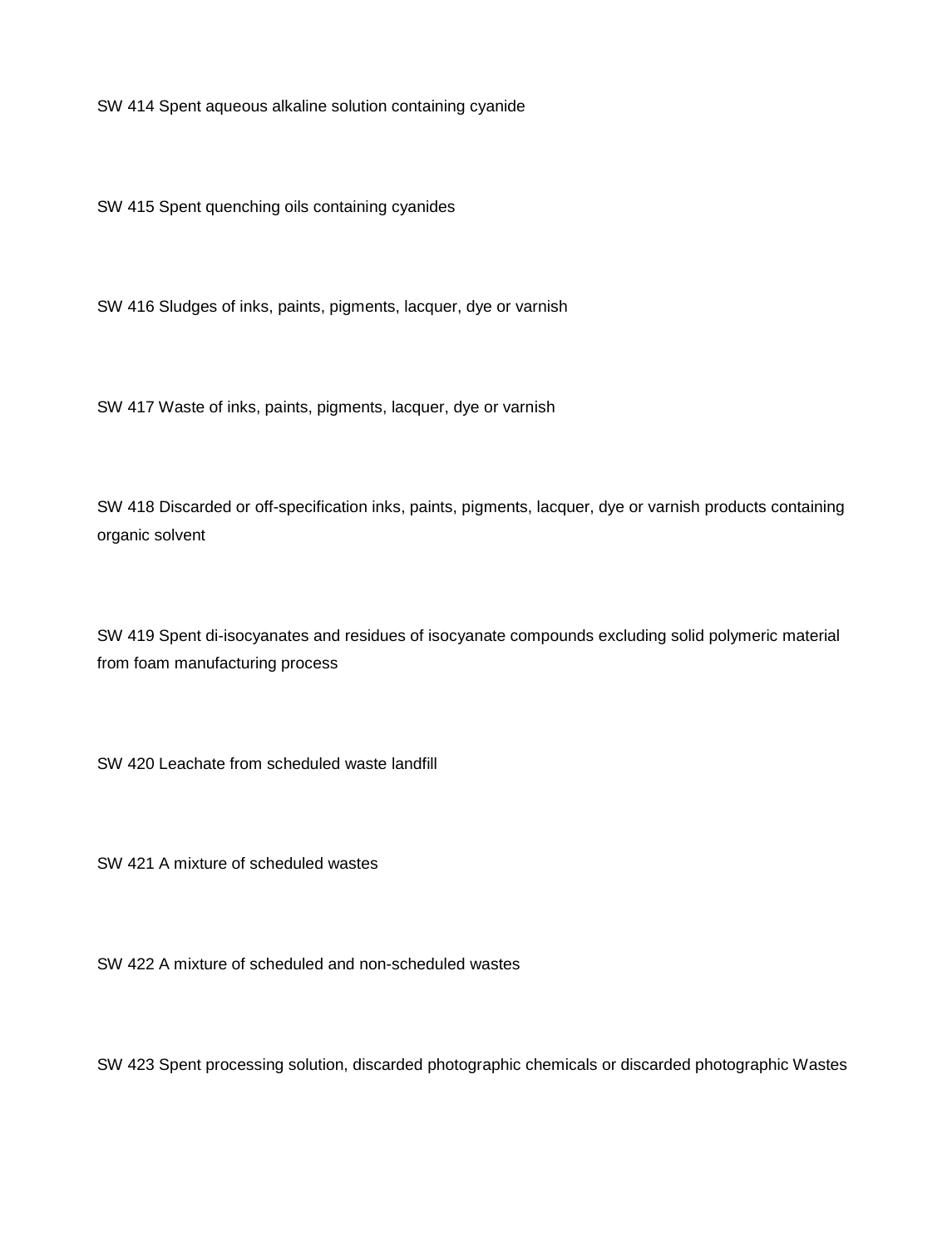SW 424 Spent oxidizing agent

SW 425 Wastes from the production, formulation, trade or use of pesticides, herbicides or biocides

SW 426 Off-specification products from the production, formulation, trade or use of pesticides,

herbicides or biocides

SW 427 Mineral sludges including calcium hydroxide sludges, phosphating sludges, calcium sulphite sludges and carbonates sludges

SW 428 Wastes from wood preserving operation using inorganic salts containing copper, chromium or arsenic of fluoride compounds or using compound containing chlorinated phenol or creosote

SW 429 Chemicals that are discarded or off-specification

SW 430 Obsolete laboratory chemicals

SW 431 Waste from manufacturing or processing or use of explosives

SW 432 Waste containing, consisting of or contaminated with peroxides

**SW 5 Other wastes**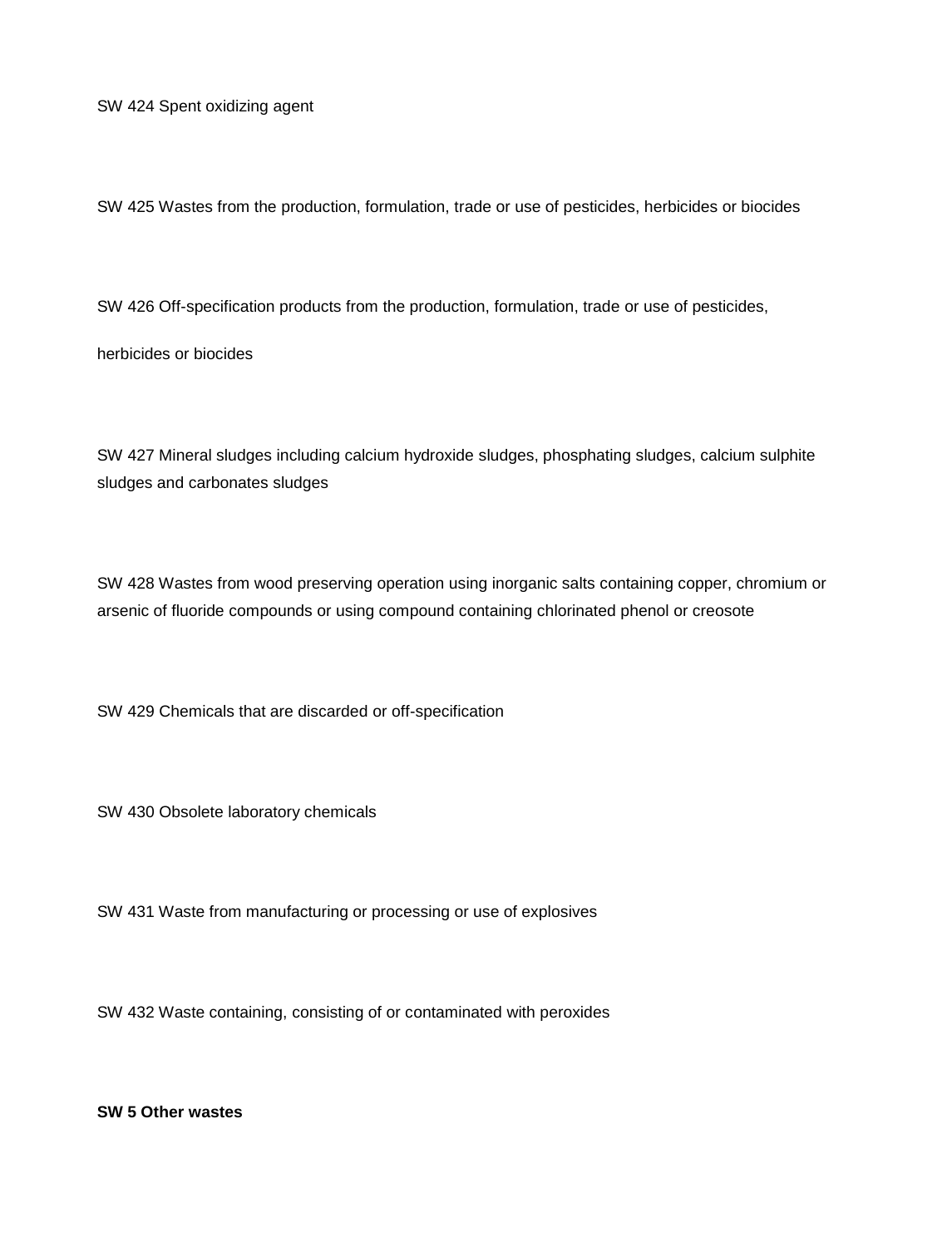SW 501 Any residues from treatment or recovery of scheduled wastes

## **SCHEDULE - Second Schedule**

SECOND SCHEDULE

(Regulation 3)

### ENVIRONMENTAL QUALITY ACT 1974

## ENVIRONMENTAL QUALITY (SCHEDULED WASTES)

#### REGULATIONS 2005

### NOTIFICATION OF SCHEDULED WASTES

(Two copies to be completed)

|                       | For office use only |  |  |  |  |  |
|-----------------------|---------------------|--|--|--|--|--|
|                       |                     |  |  |  |  |  |
| Waste Generator Code: | $\mathbf{1}$        |  |  |  |  |  |
| State Code:           |                     |  |  |  |  |  |

1. IDENTIFICATION

(i) Name and Address of Premise:

........................................................................................................................................................................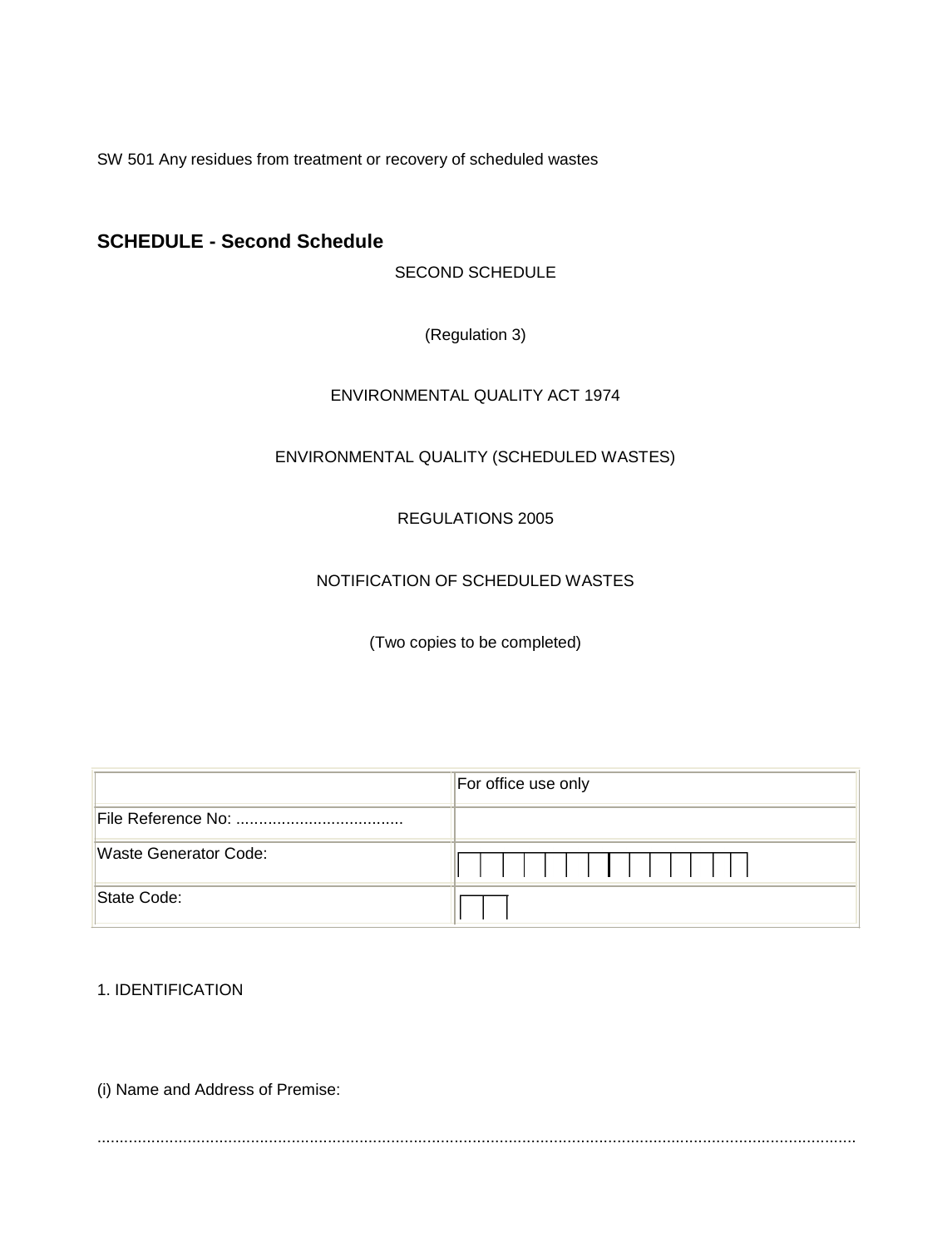| (ii) Owner of Premise: |
|------------------------|
|                        |
|                        |
| Designation:           |
|                        |
|                        |

2. PRODUCTION DATA

List of raw materials/chemicals and quantities used per month\*

| <b>Raw Material/Chemicals</b> | <b>Quantity (Metric Tonnes)</b> |
|-------------------------------|---------------------------------|
|                               |                                 |
|                               |                                 |
|                               |                                 |
|                               |                                 |

3. WASTE DATA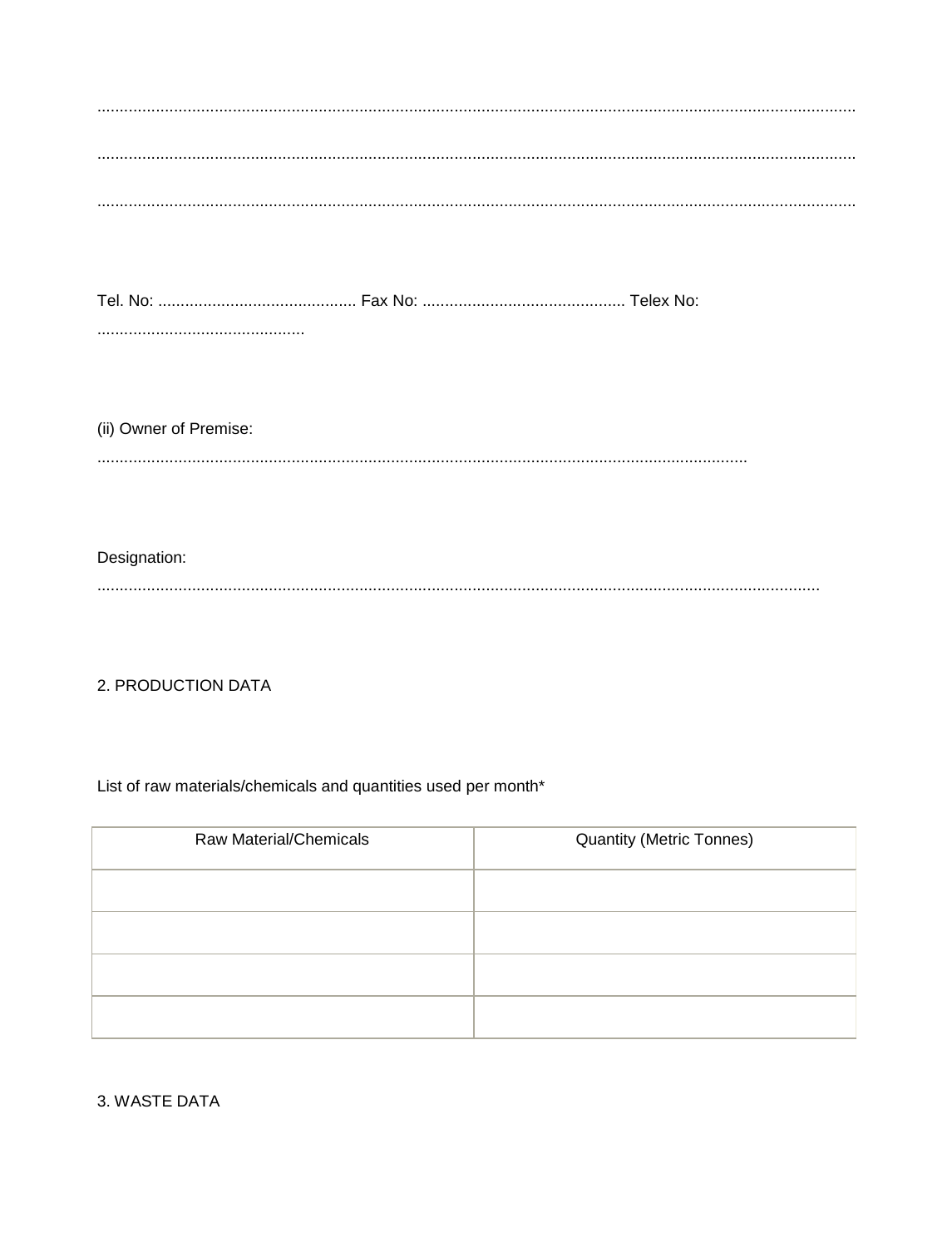Scheduled wastes generated per month\*\*

| <b>Waste Category</b> | Waste Source <sup>1</sup> | Name of Waste | Waste Component | Quantity                    |
|-----------------------|---------------------------|---------------|-----------------|-----------------------------|
| Code                  |                           |               | 2               | (Tonnes/Month) <sup>3</sup> |
|                       |                           |               |                 |                             |
|                       |                           |               |                 |                             |
|                       |                           |               |                 |                             |
|                       |                           |               |                 |                             |
|                       |                           |               |                 |                             |
|                       |                           |               |                 |                             |
|                       |                           |               |                 |                             |
|                       |                           |               |                 |                             |
|                       |                           |               |                 |                             |
|                       |                           |               |                 |                             |
|                       |                           |               |                 |                             |

Note: 1 Unit Operation in the process/plant

2 Name the elements, compound or material

3 Guide to conversion (only data in metric tonnes/month is acceptable)

\* Use additional sheet if required

\*\* Estimates

I certify that the information provided is true and correct to the best of my knowledge.

…………………………………………………………………

Signature of Reporting Officer \*\*\*

Note: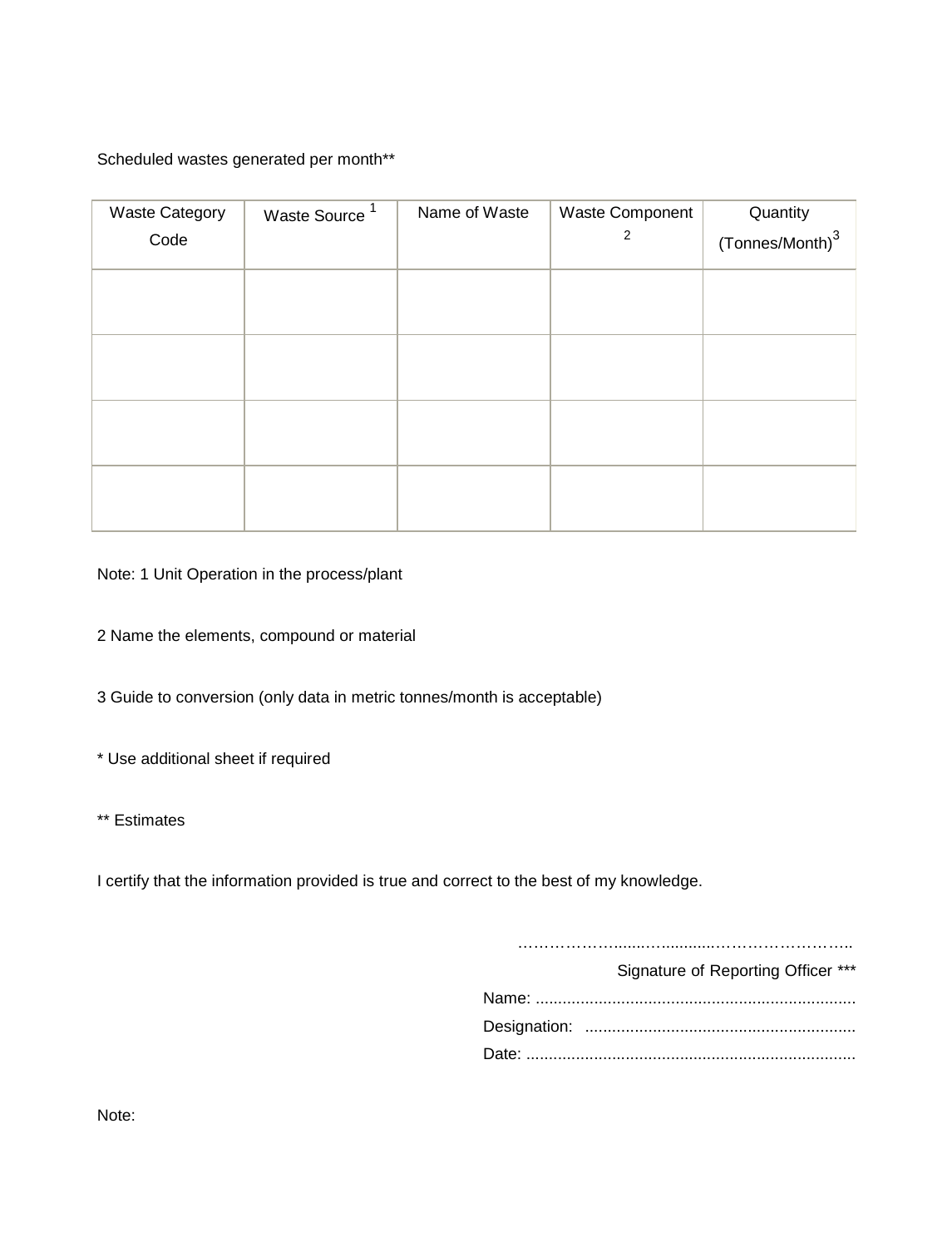\*\*\* Reporting officer refers to the person handling scheduled wastes.

## **SCHEDULE - Third Schedule**

THIRD SCHEDULE

(Regulation 10)

## LABELLING REQUIREMENT FOR SCHEDULED WASTES



EXPLOSIVE SUBSTANCES (WASTE) Symbol (exploding bomb): black; Background: light orange **Label 1**

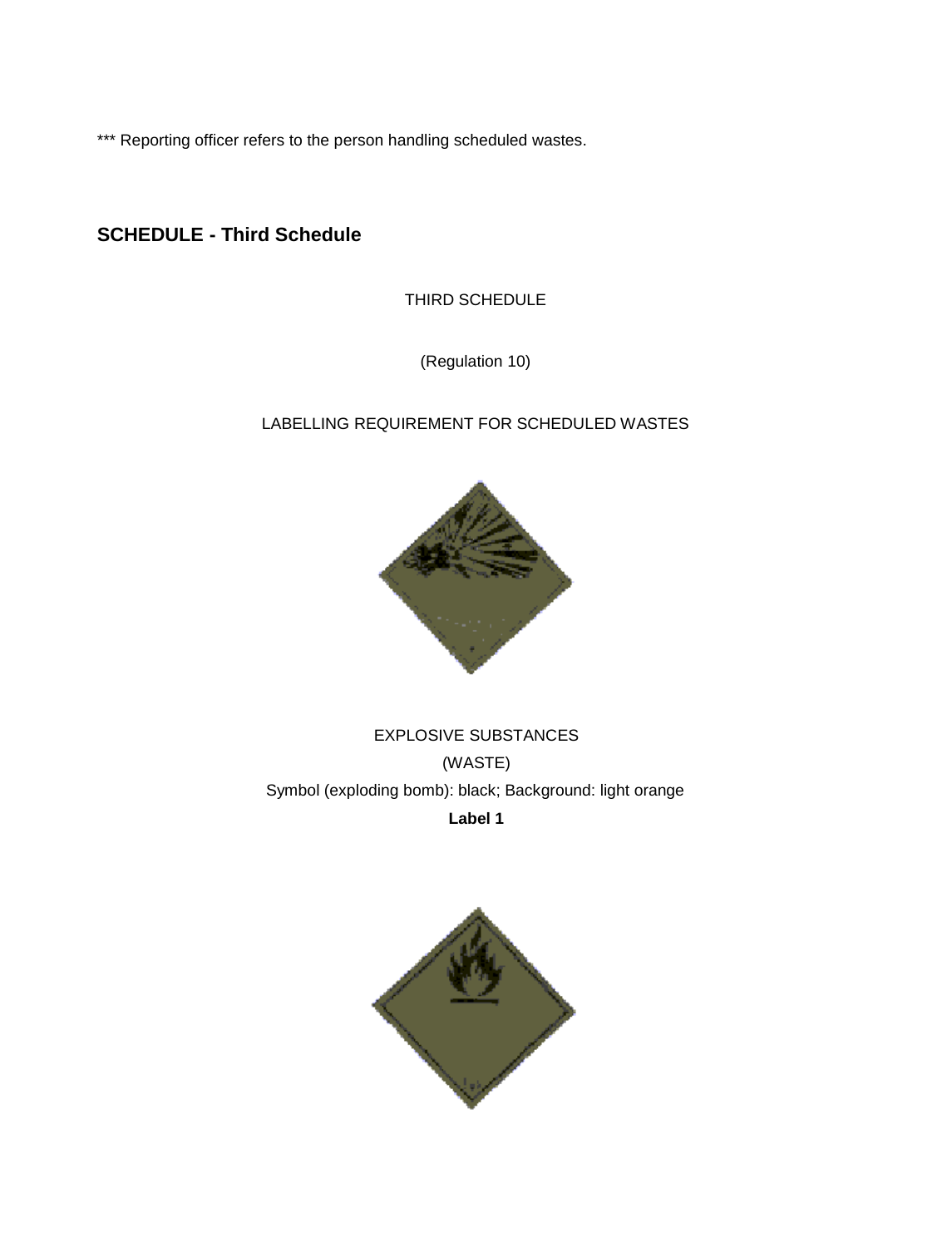INFLAMMABLE LIQUIDS (WASTE) Symbol (flame): black or white; Background: red **Label 2**



INFLAMMABLE SOLIDS (WASTE) Symbol (flame): black; Background: white with vertical red stripes

**Label 3**



SOLID: SPONTANEOUSLY COMBUSTIBLE (WASTE) Substance liable to spontaneous combustion Symbol (flame): black; Background: upper half white, lower half red **Label 4**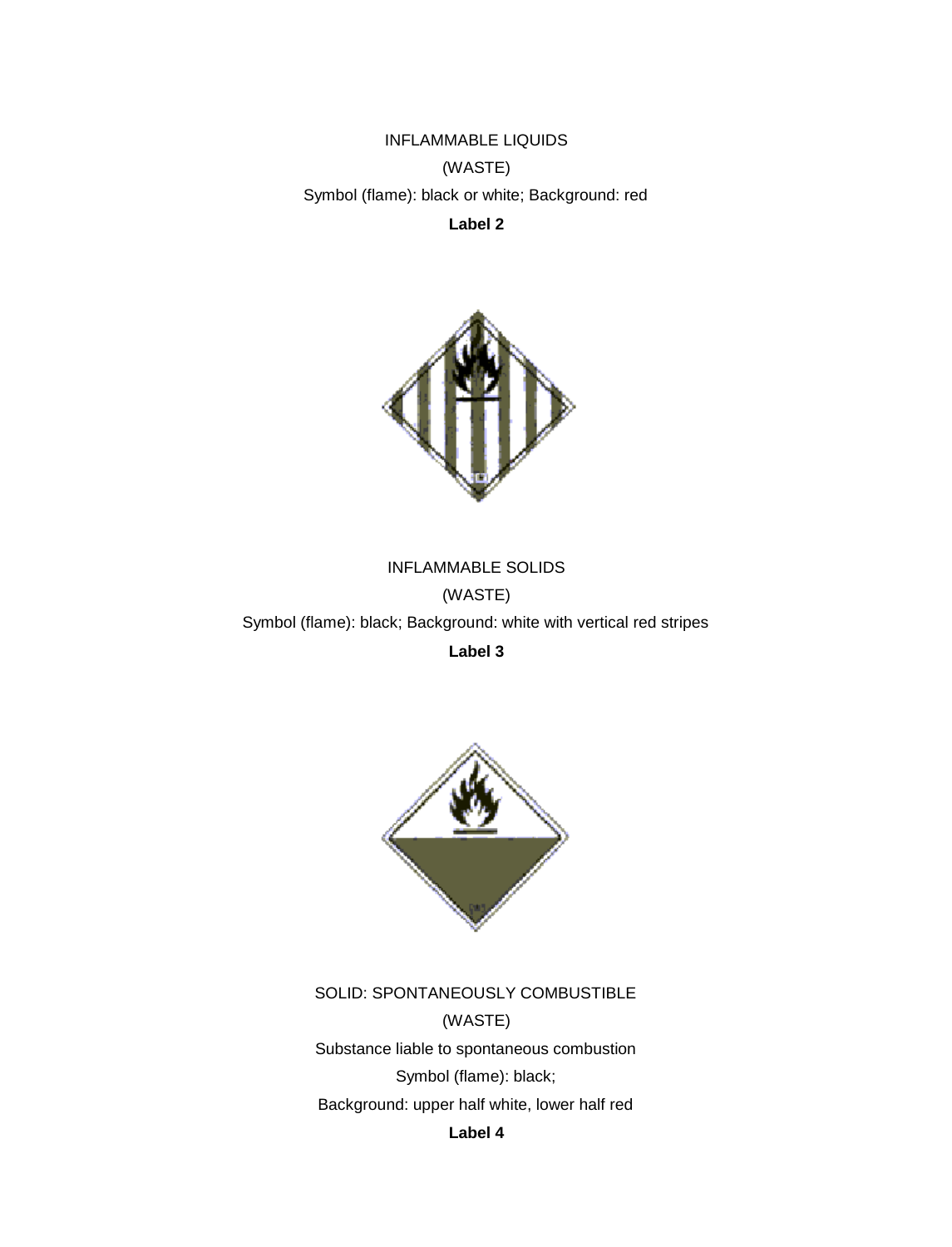

# SOLID: DANGEROUS WHEN WET (WASTE) Substances which, if in contact with water, emit inflammable gases Symbol (flame): black or white; Background: blue

**Label 5**



OXIDIZING SUBSTANCES (WASTE) Symbol (flame over circle): black; Background: yellow **Label 6**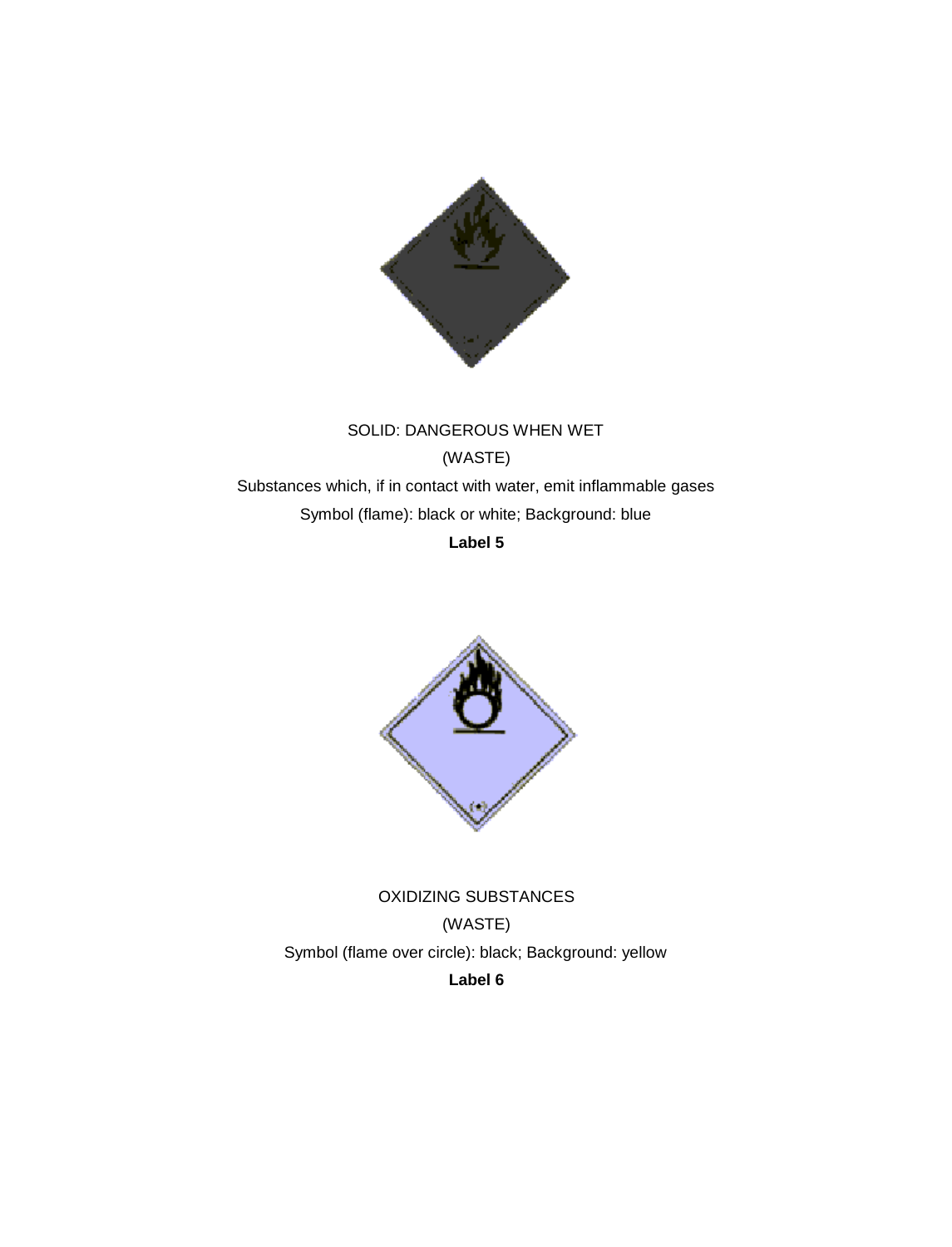

# ORGANIC PEROXIDES (WASTE) Symbol (flame over circle): black; Background: yellow **Label 7**



TOXIC SUBSTANCES (WASTE) Poisonous (toxic) substances Symbol (skull over crossbones): black; Background: white **Label 8**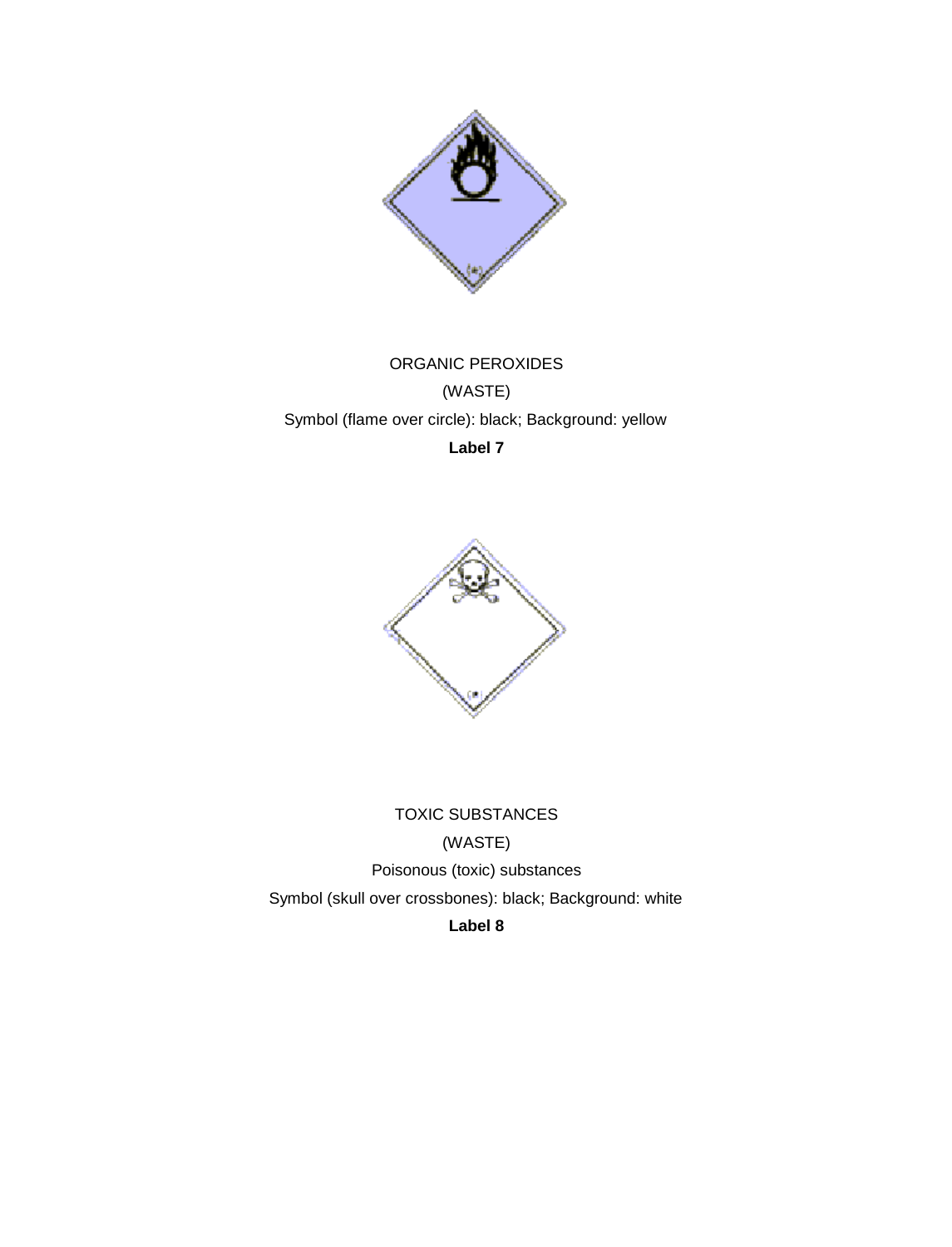

# INFECTIOUS SUBSTANCES (WASTE) Symbol (three crescents superimposed on a circle): black; Background: white **Label 9**



## CORROSIVE SUBSTANCES

(WASTE)

Symbol (liquids spilling from two glass vessels and attacking a hand and a metal): black; Background: upper half white, lower half black

**Label 10**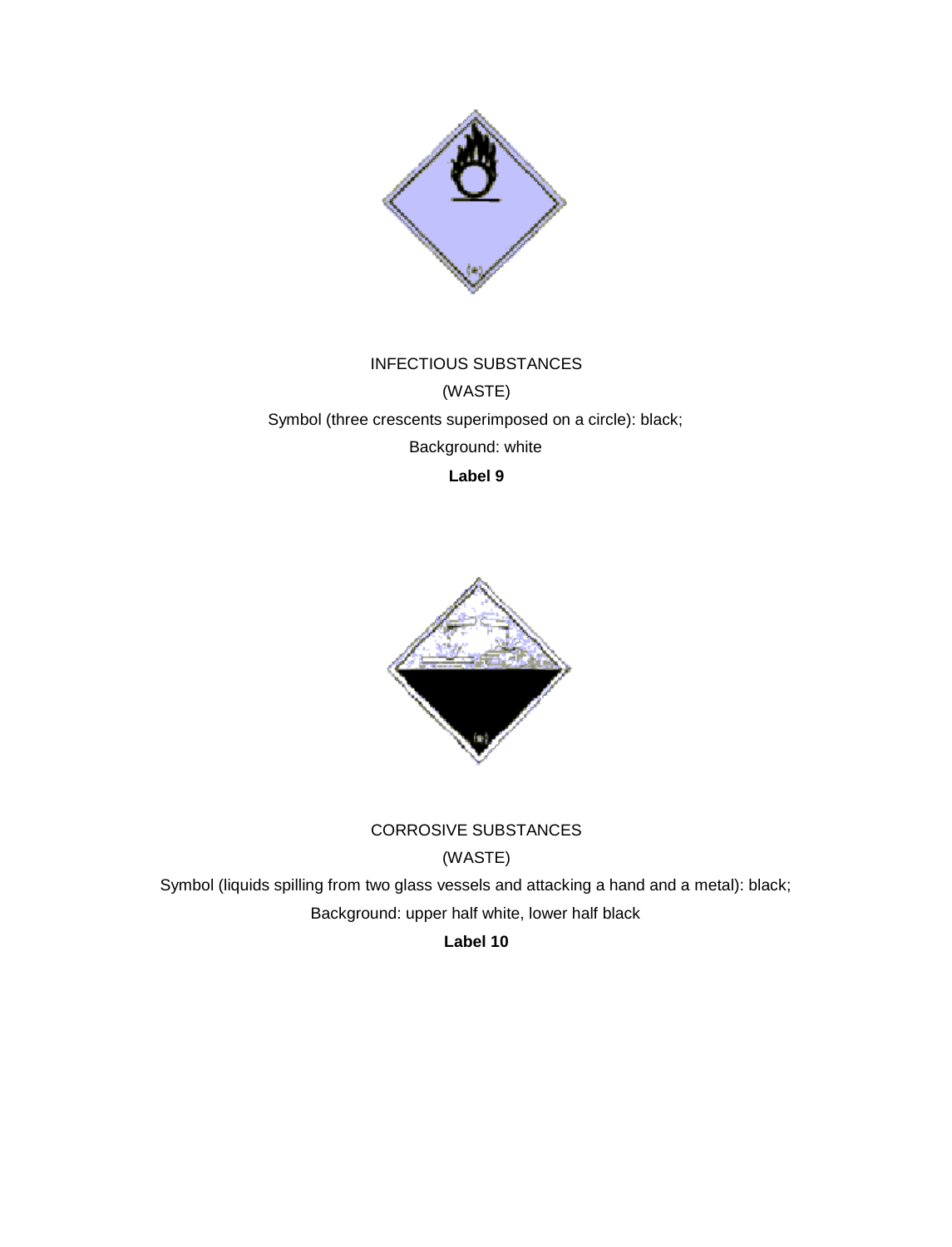

# MIXTURE OF MISCELLANEOUS DANGEROUS SUBSTANCES (WASTE) Symbol (nil); Background: white with upper half vertical black stripes **Label 11**

### **PARTICULARS OF LABELS**

1. The label shall be a square set at an angle of 45 degrees. The dimension of the label shall

not be less than 10 cm by 10 cm except where the size of the container or package warrants

for a label of smaller size.

2. The colours used on the labels 1 to 11 shall be in accordance with British Standard BS 381 C, "Colours for specific purposes".

| Colour Reference | No.           |
|------------------|---------------|
| French blue      | 166           |
| Canary yellow    | 309           |
| Signal red       | 537           |
| Light orange     | $\dots$ . 557 |

3. The labels shall be divided into halves, the upper half of the label shall be reserved for the pictorial symbol and the lower half for text printed in block capitals.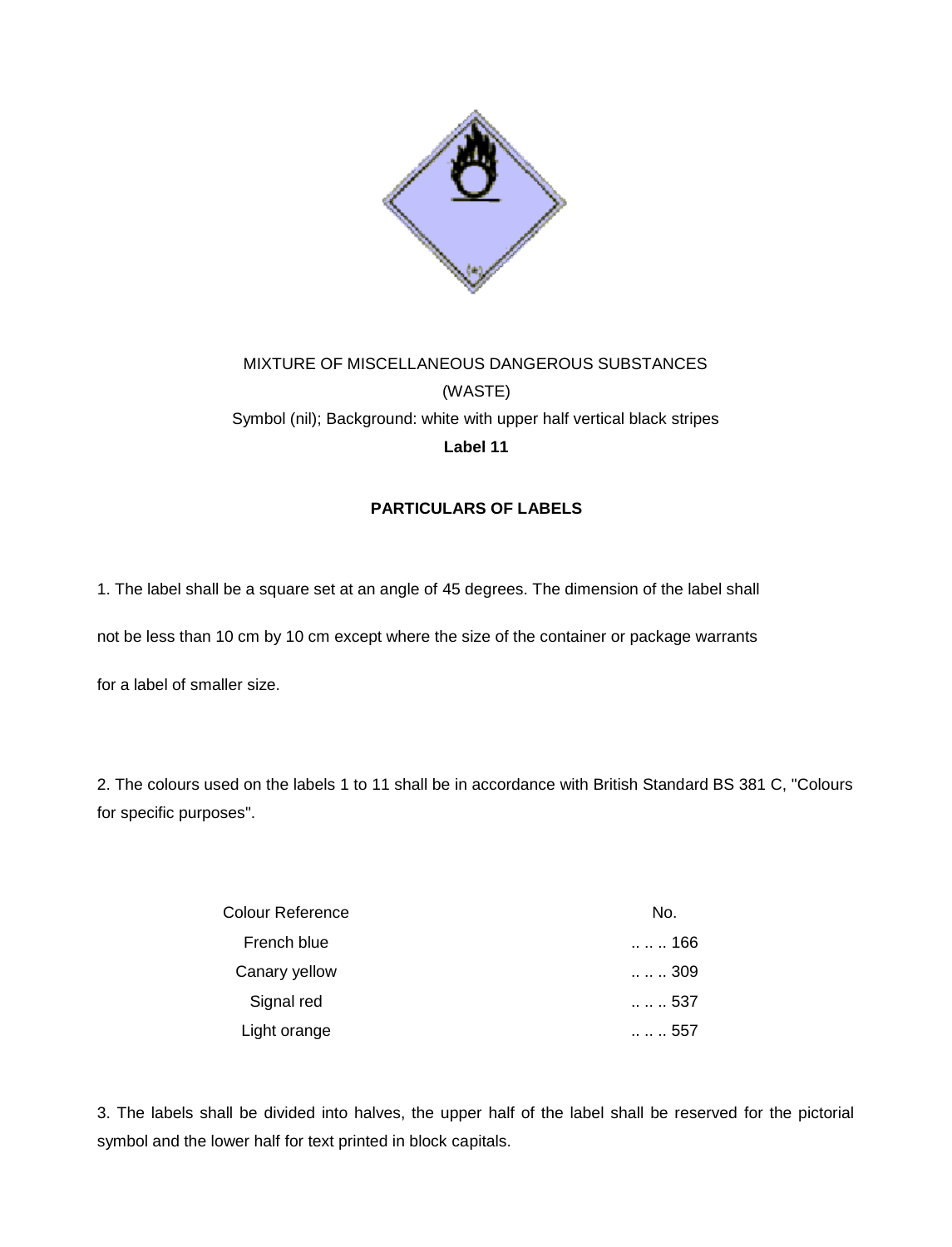4. The text shall be printed in black on all labels except when the background of the label is black, red or blue, the text shall be in white.

5. The labels may be of the following types:

(a) stick-on;

(b) metal plates; or

(c) stencilled or printed on the container or package.

6. All labels shall be able to withstand open weather exposure without a substantial reduction in effectiveness.

7. Label shall be placed on a background of contrasting colour.

8. In the case of waste capable of causing two or more hazards, all the hazards must be clearly identified and the waste shall be labelled accordingly.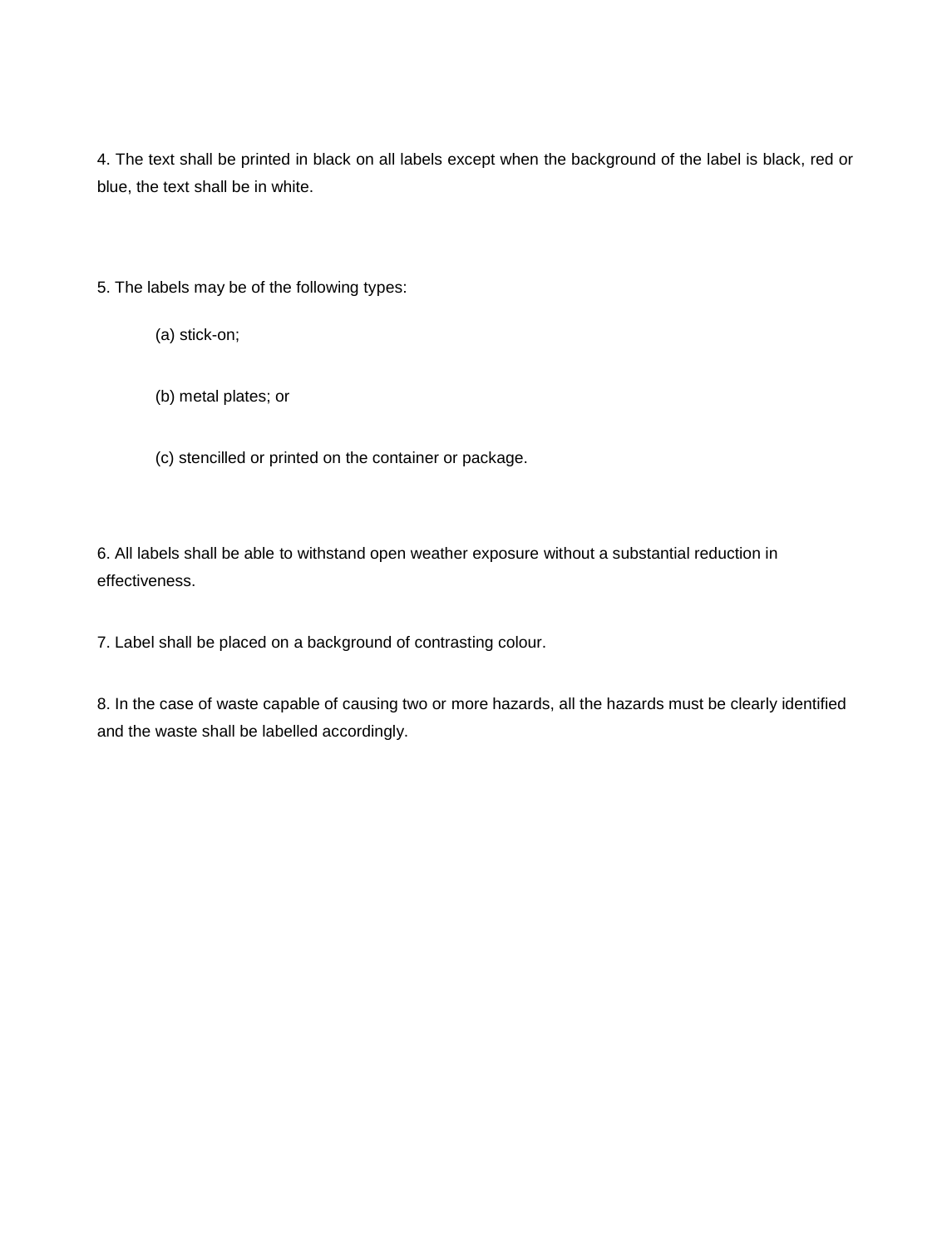## **SCHEDULE - Fourth Schedule**

### FOURTH SCHEDULE

(Regulation 2)

#### SCHEDULED WASTES OF POTENTIAL INCOMPATIBILITY

The mixing of a waste in Group A with a waste in Group B may have the following potential consequences:

| Group 1-A                       | Group 1-B                                |
|---------------------------------|------------------------------------------|
| Alkaline caustic liquids        | Acid sludge                              |
| Alkaline cleaner                | <b>Chemical cleaners</b>                 |
| Alkaline corrosive liquid       | Electrolyte, acid                        |
| Caustic wastewater              | Etching acid, liquid or solvent          |
| Lime sludge and other corrosive | Pickling liquor and other corrosive acid |
| alkalies                        | Spent acid                               |
|                                 | Spent mixed acid                         |

Potential consequences: Heat generation, violent reaction.

| Group 2-A                                                                         | Group 2-B                      |
|-----------------------------------------------------------------------------------|--------------------------------|
| Asbestos                                                                          | Solvents                       |
| Beryllium                                                                         | <b>Explosives</b>              |
| Unrinsed pesticide containers                                                     | Petroleum                      |
| Pesticides                                                                        | Oil and other flammable wastes |
| Potential consequences: Release of toxic substances in case of fire or explosion. |                                |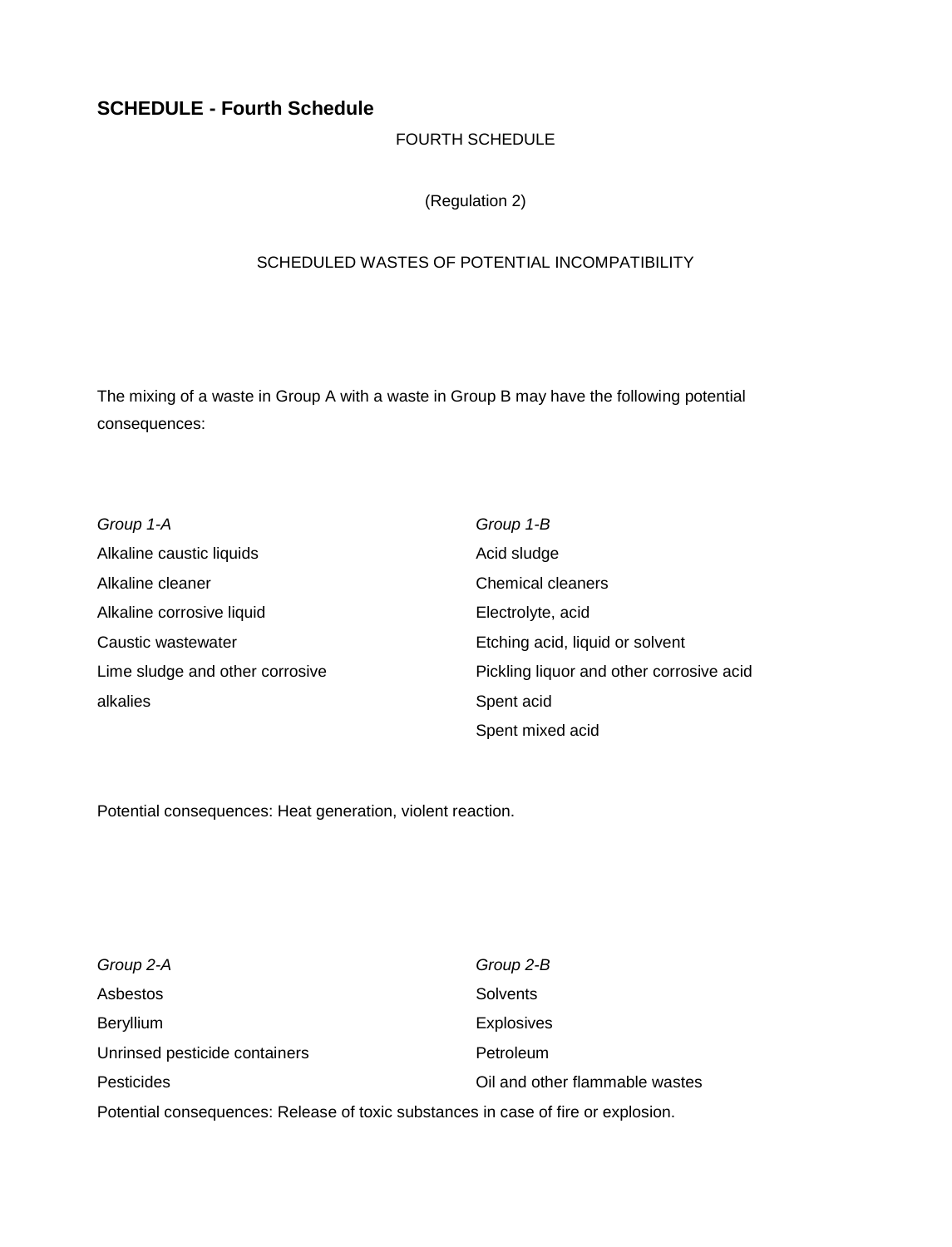*Group 3-A Group 3-B* Aluminium Any waste in Group 1-A or 1-B Beryllium Calcium Lithium Magnesium Potassium Sodium Zinc powder and other reactive metals and metal hydrides

Potential consequences: Fire or explosion; generation of flammable hydrogen gas.

*Group 4-A Group 4-B* Alcohols Any concentrated waste in Group 1-A or 1-B Calcium Lithium Metal hydrides Potassium Sodium Water reactive wastes

Potential consequences: Fire, explosion or heat generation; generation of flammable toxic gases.

| Group 5-A                       | Group 5-B                            |
|---------------------------------|--------------------------------------|
| <b>Alcohols</b>                 | Concentrated Group 1-A or 1-B wastes |
| Aldehydes                       |                                      |
| Halogenated hydrocarbons        | Group 3-A wastes                     |
| Nitrated hydrocarbons and other |                                      |
| reactive organic compounds and  |                                      |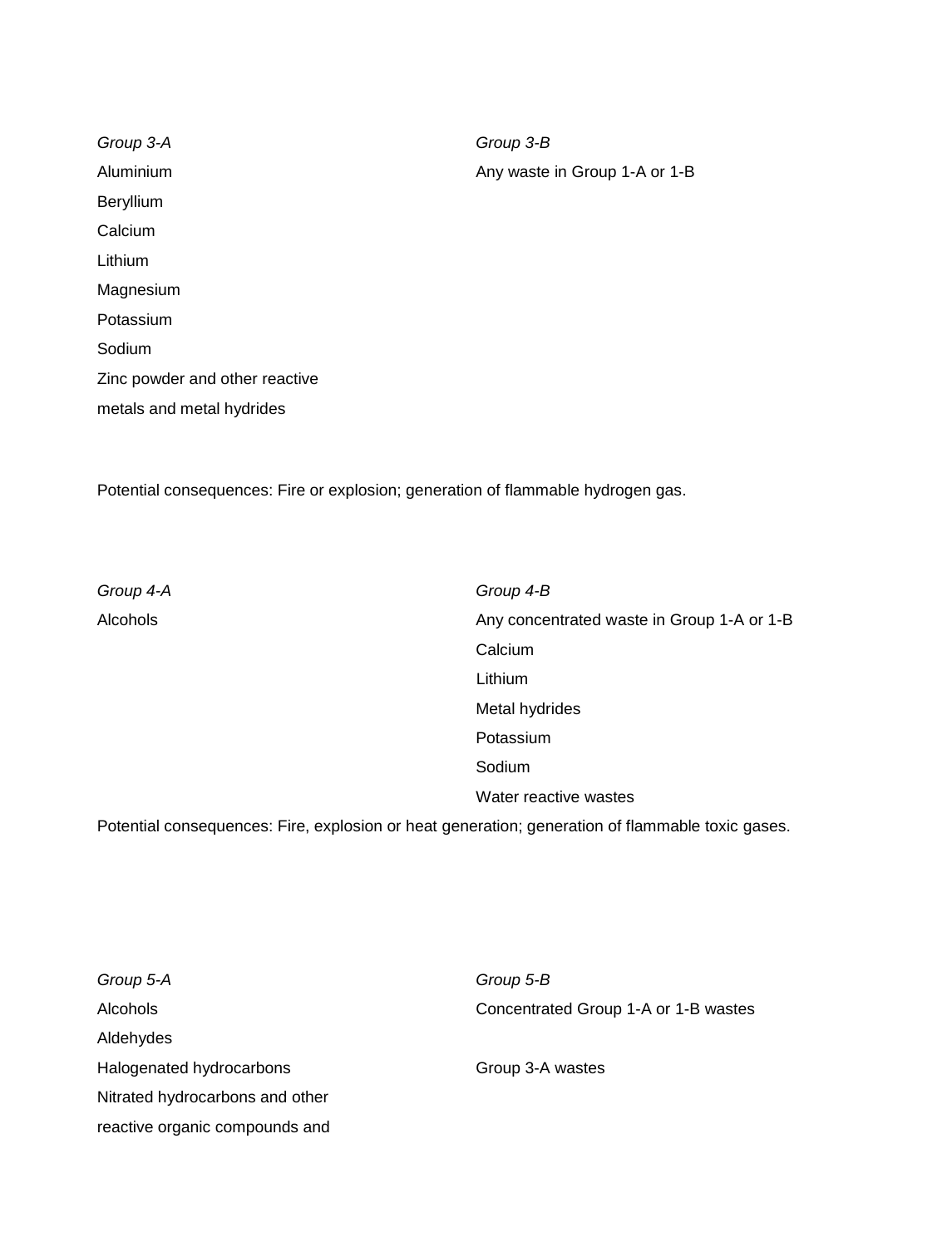solvents

Unsaturated hydrocarbons

Potential consequences: Fire, explosion or violent reaction.

*Group 6-A Group 6-B* Spent cyanide and sulphide Group 1-B wastes solution

Potential consequences: Generation of toxic hydrogen cyanide or hydrogen sulphide gas.

*Group 7-A Group 7-B* Chlorates and other strong oxidizers **Chlorates** Organic acids *Group 7-A Group 7-B* Chlorites Group 2-B wastes Chromic acid Group 3-B wastes Hypochlorites **Group 5-A** wastes and other Nitrates flammable and combustible wastes Nitric acid **Perchlorates** Permanganates Peroxides Potential consequences: Fire, explosion or violent reaction.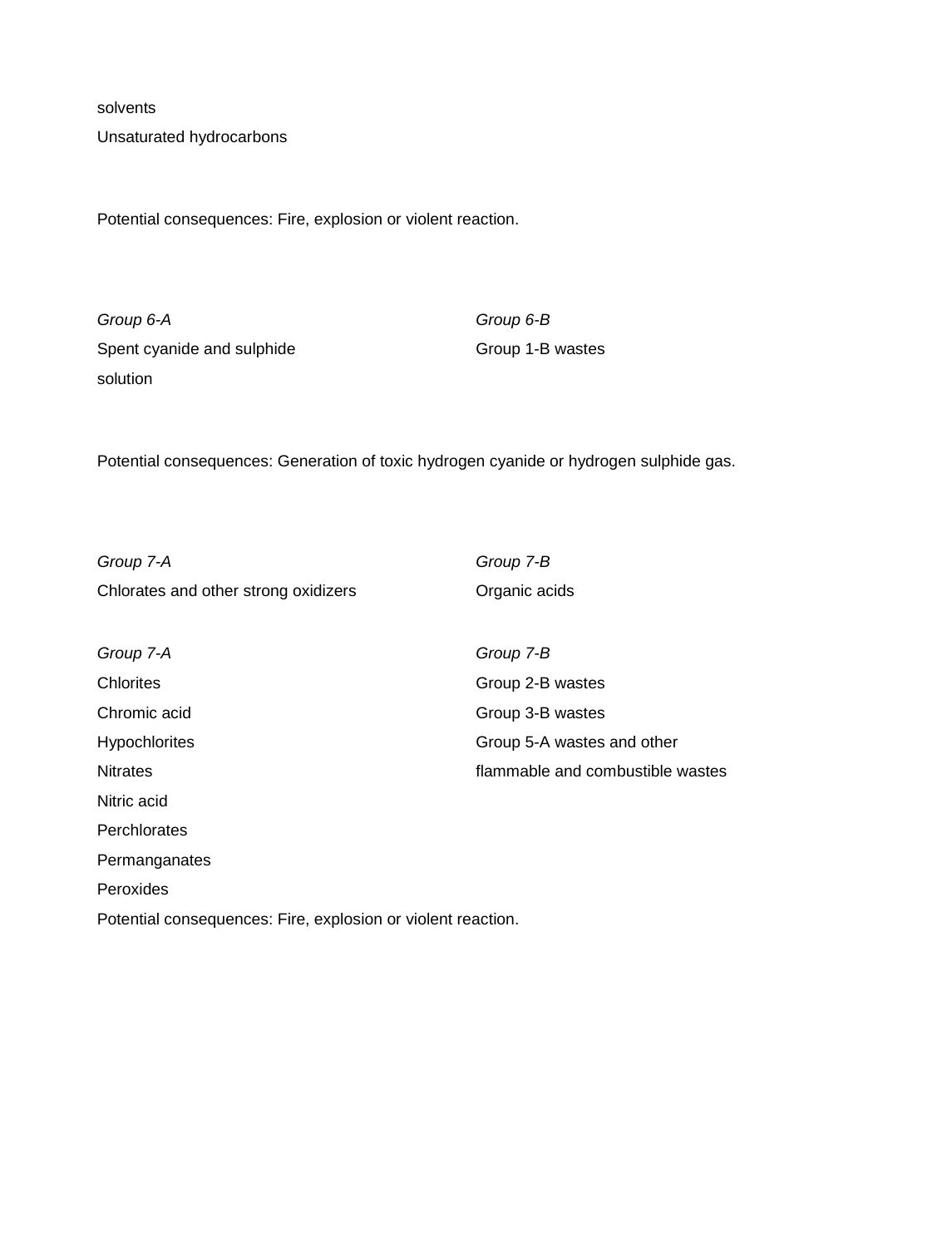## **SCHEDULE - Fifth Schedule**

## FIFTH SCHEDULE

(Regulation 11)

### ENVIRONMENTAL QUALITY ACT 1974

### ENVIRONMENTAL QUALITY (SCHEDULED WASTES) REGULATIONS 2005

INVENTORY OF SCHEDULED WASTES AS AT: …………………..…………………

| $*$ <sup>a</sup> Date | *Waste   | *Name of | *Quantity |                     | *Waste      |                    |
|-----------------------|----------|----------|-----------|---------------------|-------------|--------------------|
|                       | Category | Waste    | Generated |                     | Handling    |                    |
|                       | Code     |          | (Metric   |                     |             |                    |
|                       |          |          | Tonnes)   |                     |             |                    |
|                       |          |          |           | Method <sup>b</sup> | Quantity in | Place <sup>c</sup> |
|                       |          |          |           |                     | Metric      |                    |
|                       |          |          |           |                     | Tonnes      |                    |
|                       |          |          |           |                     |             |                    |
|                       |          |          |           |                     |             |                    |
|                       |          |          |           |                     |             |                    |
|                       |          |          |           |                     |             |                    |
|                       |          |          |           |                     |             |                    |

Note:

\* Inventory of the current generation of scheduled wastes

a Date when the scheduled wastes are first generated

b Stored, processed, recovered for materials or product from such scheduled wastes, incinerated, exchanged or other methods (specify)

c Give name and address of the facility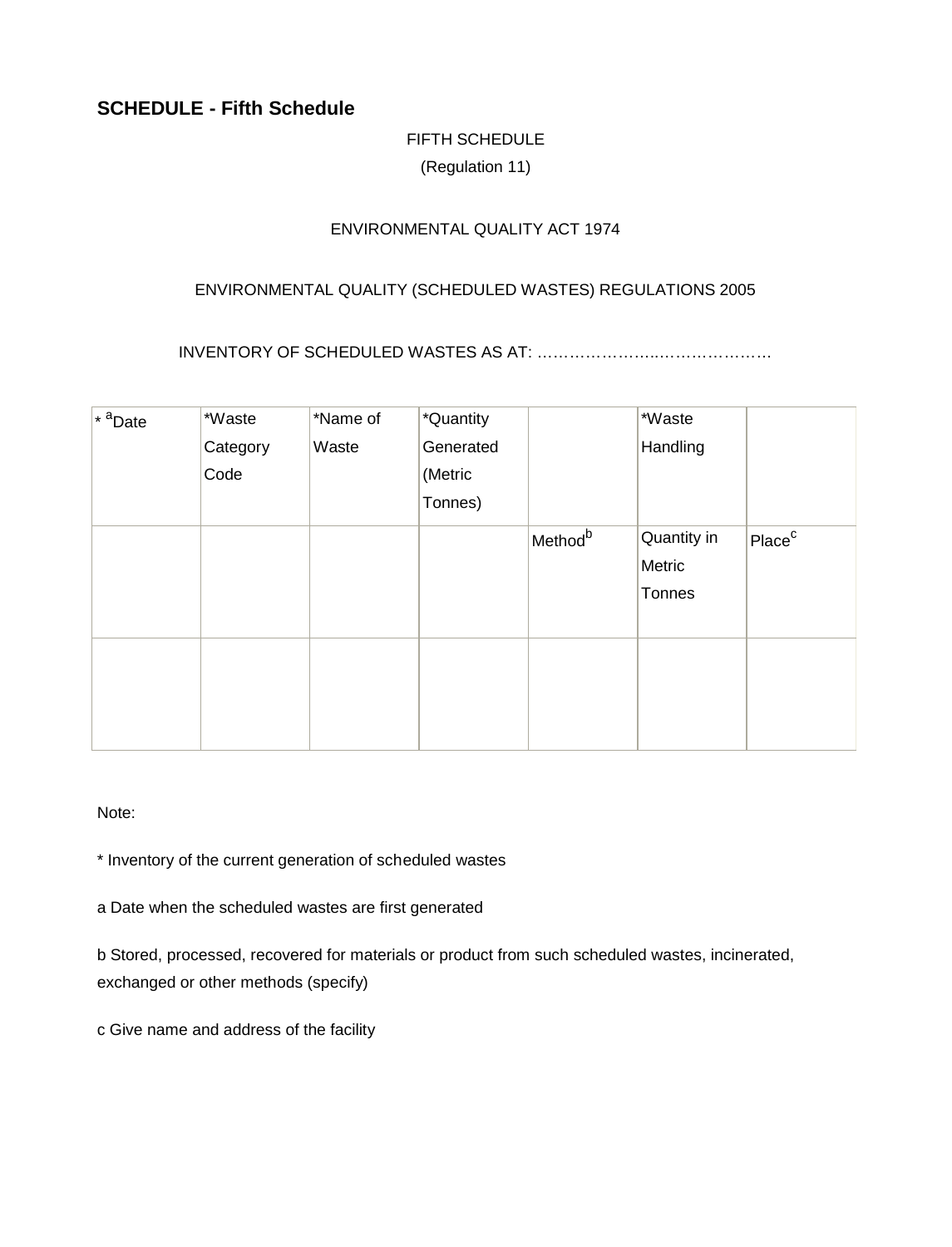I hereby declare that all information given in this form is to the best of my knowledge and

belief true and correct in all respect.

## **SCHEDULE - Sixth Schedule**

# SIXTH SCHEDULE (Regulation 12)

#### ENVIRONMENTAL QUALITY ACT 1974

### ENVIRONMENTAL QUALITY (SCHEDULED WASTES) REGULATIONS 2005

### CONSIGNMENT NOTE FOR SCHEDULED WASTES

I WASTE GENERATOR For office use only

File Reference No:

.....................................

Waste Generator Code:

State Code:

Name of Waste Generator: .......................................................................................................................

Address: ........................................................................................................................................................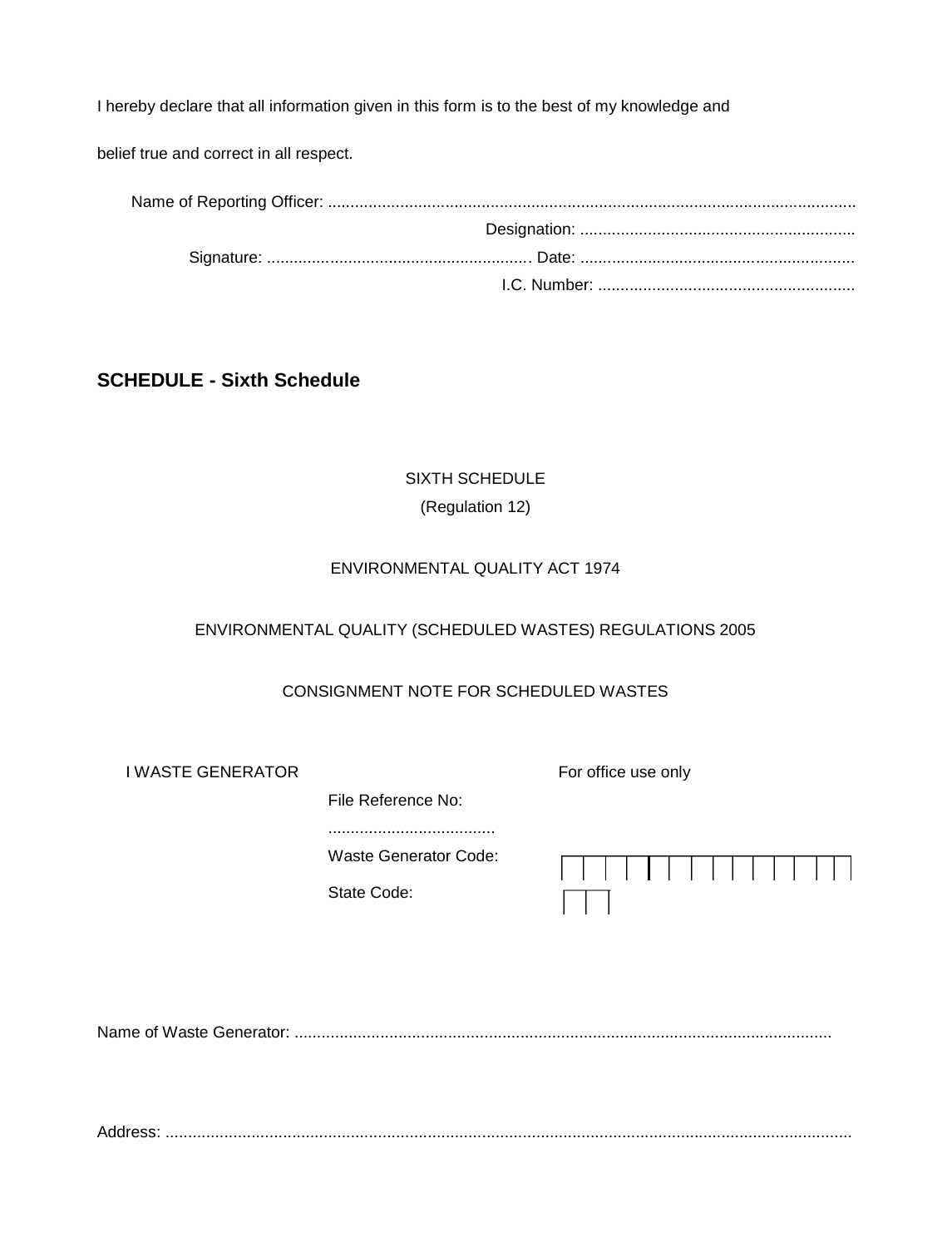| Name of Waste:                                          | Waste Category Code:                           |
|---------------------------------------------------------|------------------------------------------------|
| Type of Waste:                                          | Waste Origin Code:                             |
| Solid<br>Waste<br><b>Pallet Container</b><br>Packaging: | Sludge<br>Liquid<br>55 gallon Drum<br>Canister |
| Quantity:<br><b>Metric Tonnes</b>                       | and if possible:<br>m <sup>3</sup>             |
| Cost of Treatment and Disposal RM / Metric Tonne        |                                                |

…………………………………………………………………………………………….......................

Delivery Date: ……………………......... ......................................................................

Name and Address of Final Destination: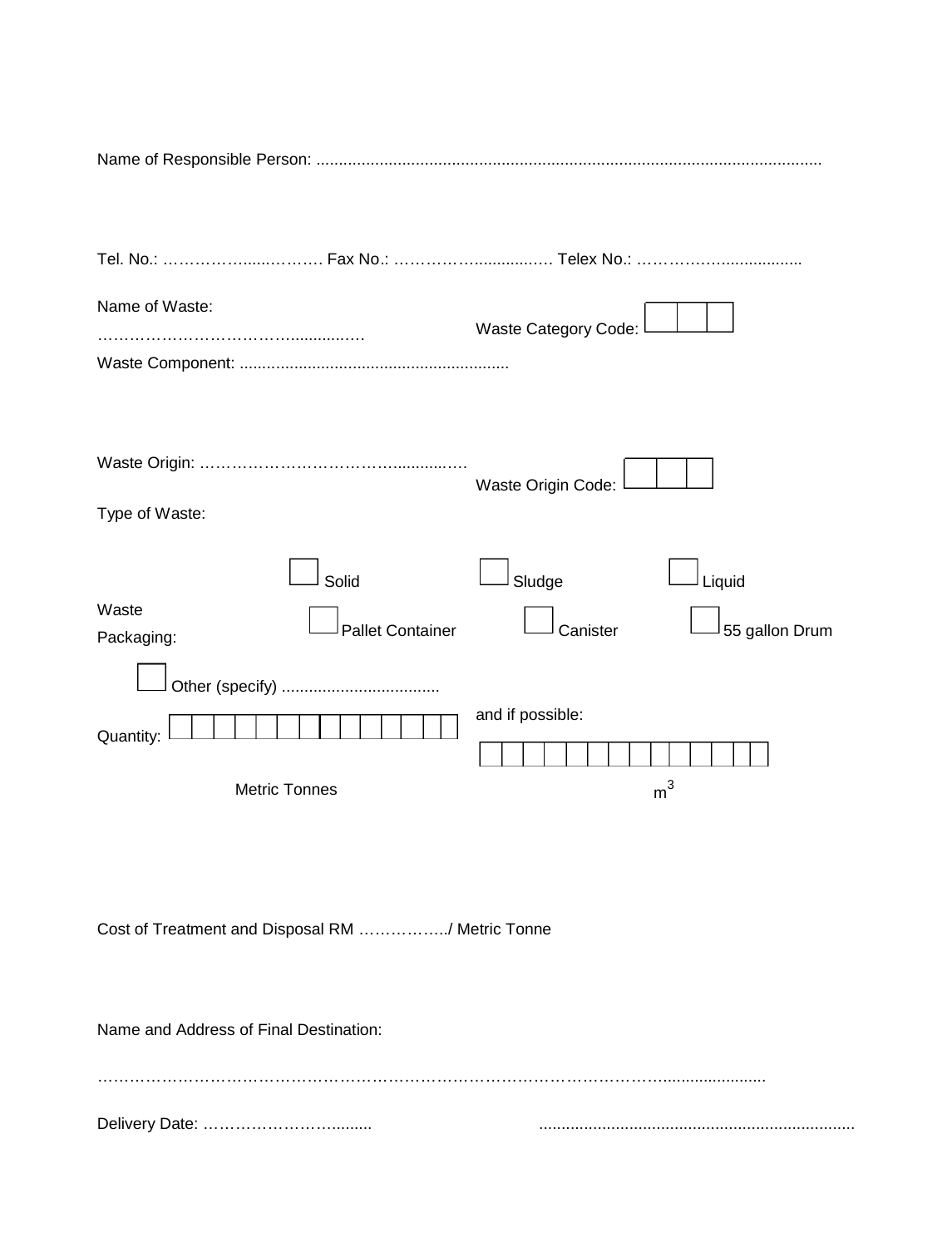Signature of Responsible Person

| <b>II CONTRACTOR</b> |                  | For office use only |
|----------------------|------------------|---------------------|
|                      | Contractor Code: |                     |
|                      | State Code:      |                     |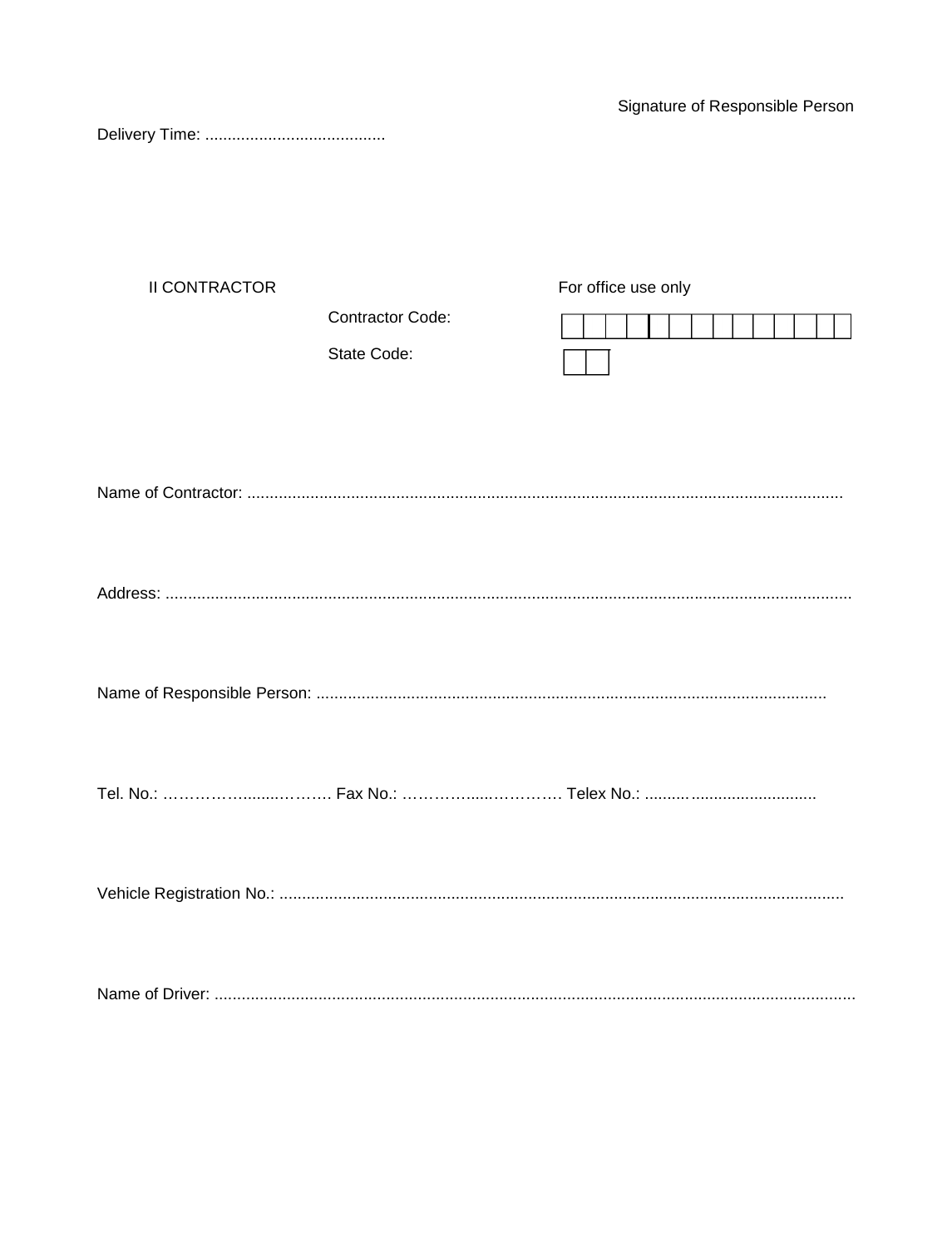| Temporary Storage: L<br>」No L                                            | $\Box$ Yes, Address:          |    |                     |            |
|--------------------------------------------------------------------------|-------------------------------|----|---------------------|------------|
|                                                                          |                               |    |                     |            |
|                                                                          |                               |    |                     |            |
| III STORAGE/TREATMENT/<br>RECOVERY/DISPOSAL/<br><b>FACILITY OPERATOR</b> | Facility Code:<br>State Code: |    | For office use only |            |
|                                                                          |                               |    |                     |            |
| Address                                                                  |                               | of |                     | Facility:  |
|                                                                          |                               |    |                     | Name<br>of |
|                                                                          |                               |    |                     |            |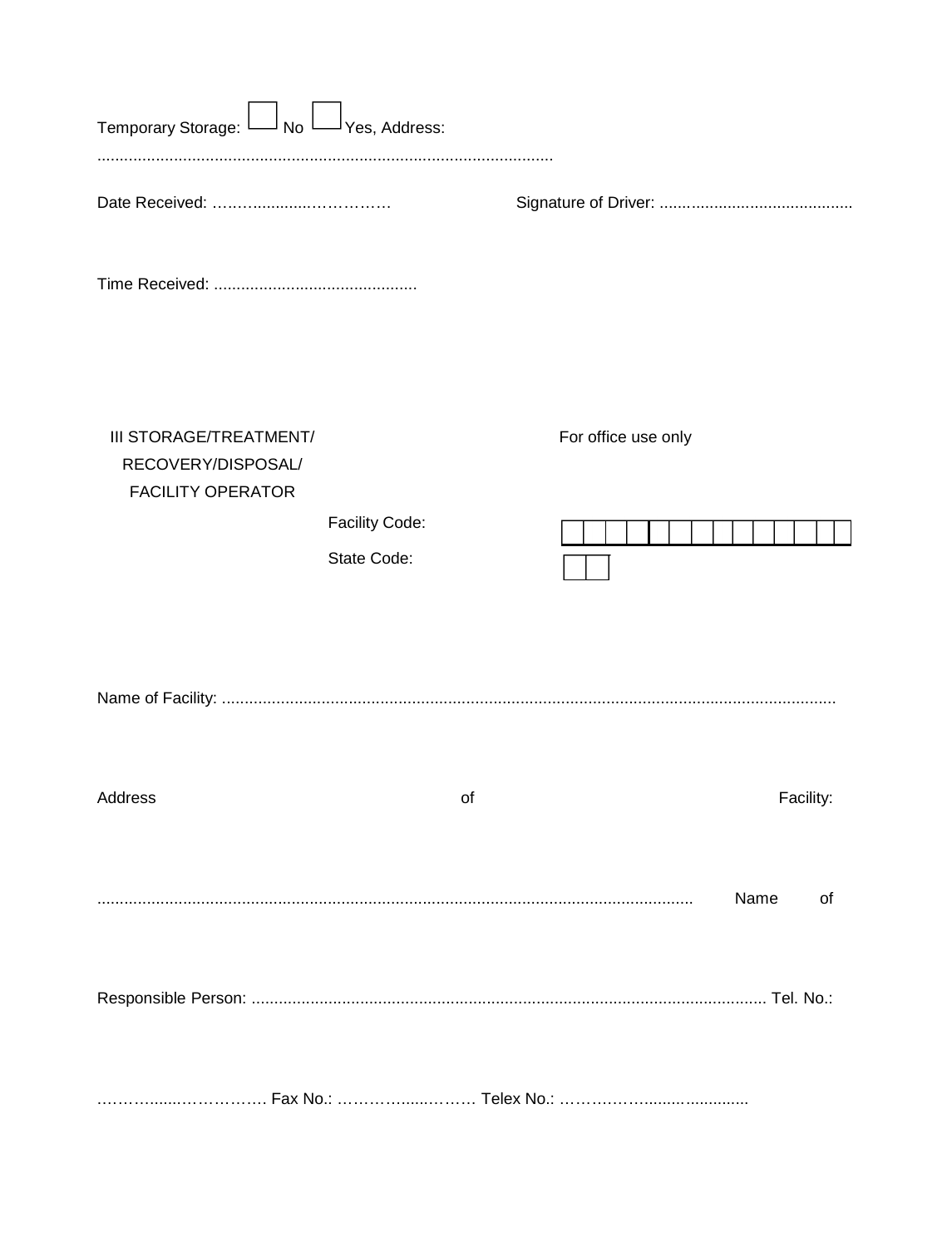Type of Operation:



- Boiling point o C
- Consistency at room temperature (gas, liquid, sludge, solid)
- Vapours lighter/heavier than air
- Solubility in water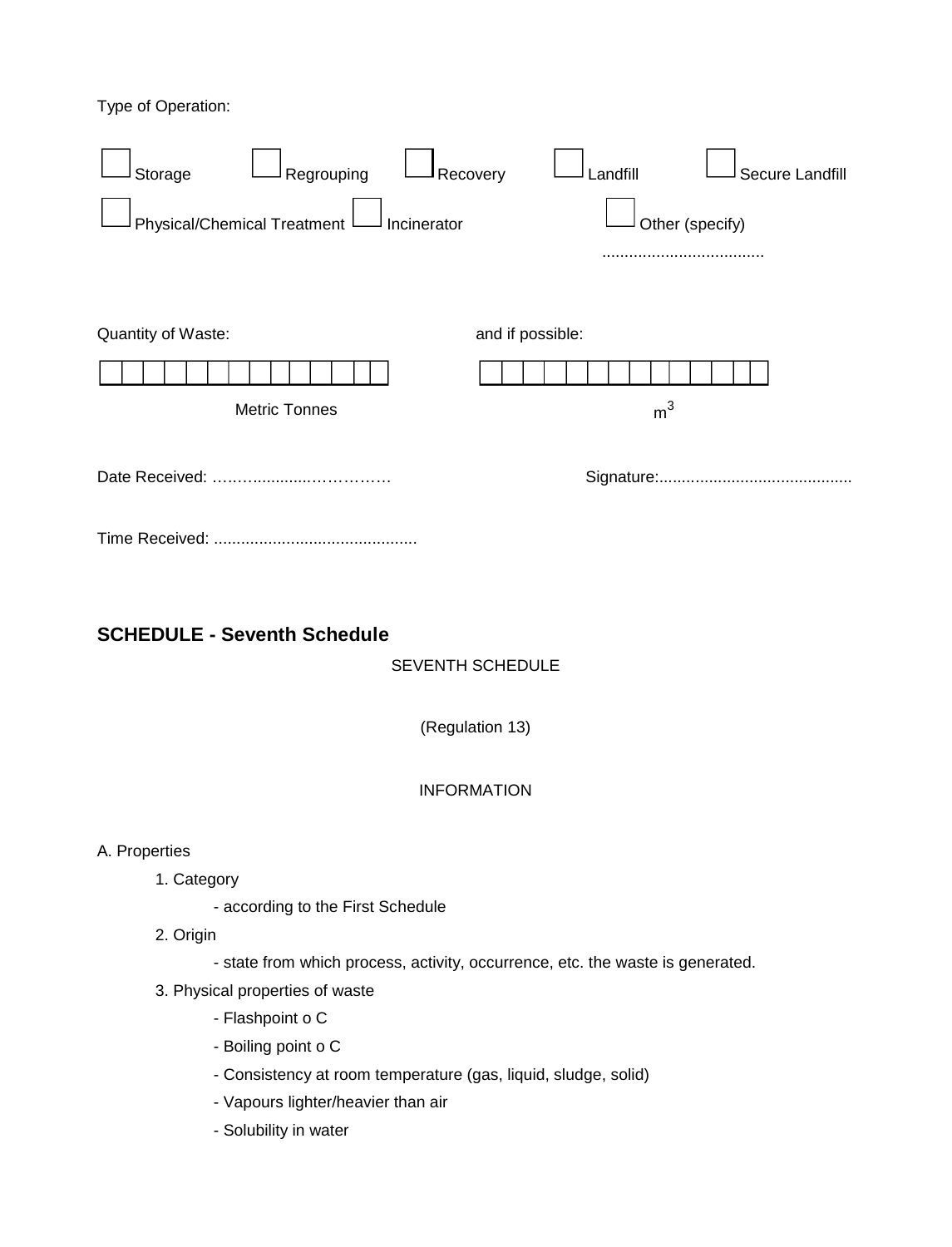- Waste lighter/heavier than water
- 4. Risks
	- by inhalation
	- by oral intake
	- by dermal contact
- B. Handling of waste
	- 1. Personal protection equipment
		- gloves, goggles, face shield etc.
	- 2. Procedures/Precautions in handling, packaging, transporting and storage
	- 3. Appropriate label
		- labels for the containers
	- 4. Recommended method of disposal
- C. Precautions in case of spill or accidental discharge causing personal injury
	- 1. In case of inhalation of fumes or oral intake
		- Symptoms of intoxication
		- Appropriate first aid
		- Guidelines for the physician
	- 2. In case of dermal contact or contact with eyes
		- Symptoms of intoxication
		- Appropriate first aid
		- Guideline for the physician
- D. Steps to be taken in case of spill or accidental discharge causing material damage arising from—
	- 1. Spill on floor, soil, road, etc.
	- 2. Spill into water
	- 3. Fire
	- 4. Explosion

Made 3 August 2005 [AS(S) 91/110/919/014; PN(PU 2 )280/X]

> DATO' SRI HAJI ADENAN BIN HAJI SATEM Minister of Natural Resources and Environment